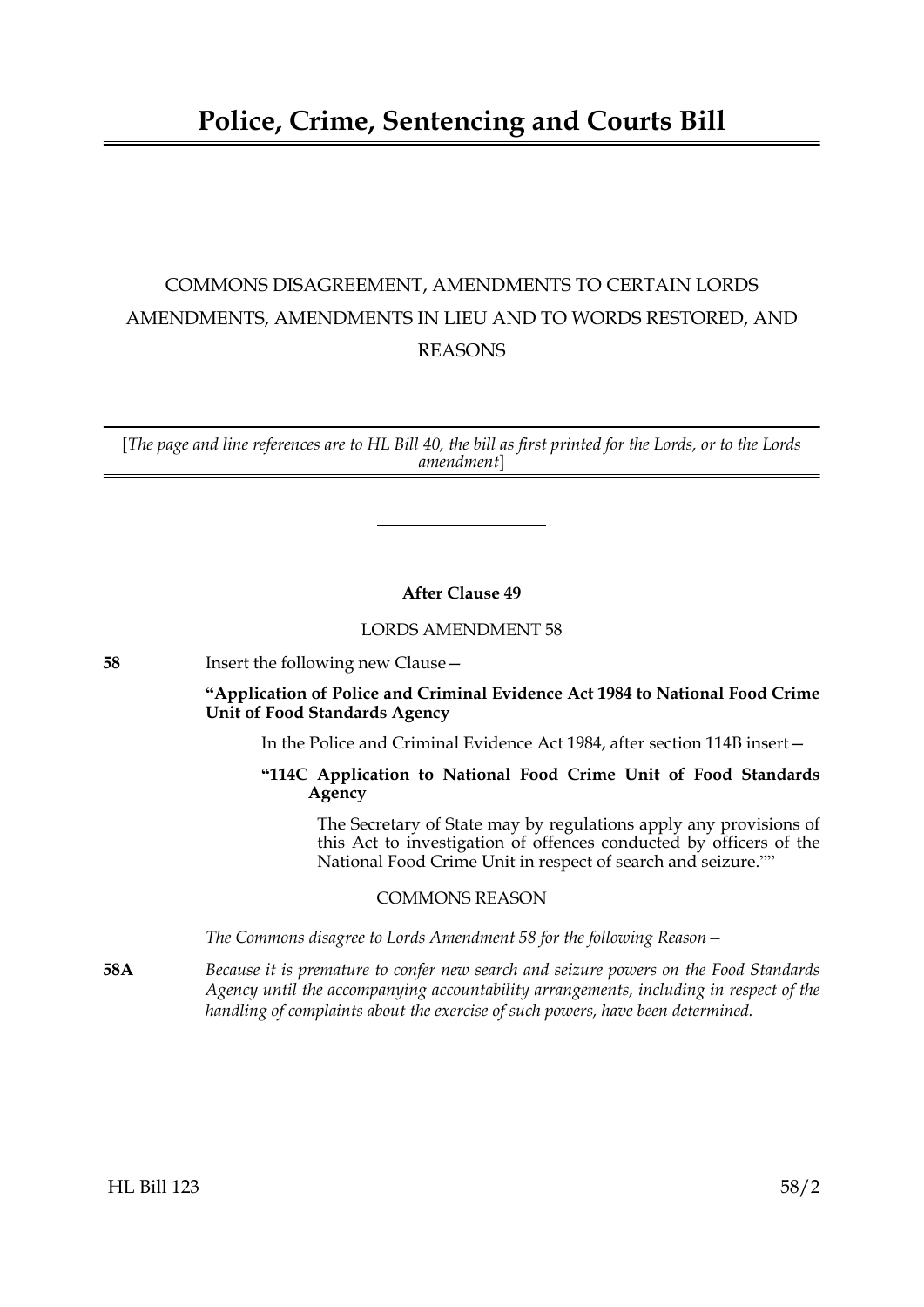# **After Clause 54**

### LORDS AMENDMENT 70

**70** Insert the following new Clause—

#### **"Urgent review of offences under section 61 of the Sexual Offences Act 2003**

- (1) The Secretary of State must establish a review into the prevalence of, and the response of the criminal justice system to, the offence of administering a substance with intent under section 61 of the Sexual Offences Act 2003, within one month of the day on which this Act is passed.
- (2) A review under this section must consider—
	- (a) incidence rates and rates of reporting by victims;
	- (b) charging and prosecution rates for the offence;
	- (c) the adequacy of sentencing guidelines for the offence;
	- (d) the adequacy of police investigations into reports of the offence;
	- (e) reoffending rates, and rates of offenders who commit one or more other sexual offences following a charge or sentence for administering a substance with intent;
	- (f) the impact of the offence on victims.
- (3) A report on the findings of the review under this section, and any associated recommendations, must be published within six months of the day on which this Act is passed.
- (4) Where a report is published under subsection (3) a Minister of the Crown must make a statement to each House of Parliament on the contents of the report and associated recommendations.
- (5) Within three months of a report being published under subsection (3) a Minister of the Crown must make a statement to each House of Parliament on action that has been taken in response to recommendations made."

COMMONS DISAGREEMENT AND AMENDMENTS IN LIEU

*The Commons disagree to Lords Amendment 70 but propose Amendments 70A and 70B as amendments in lieu—*

**70A** Page 46, line 35, at end insert the following new Clause—

#### **"Administering a substance with intent to cause harm**

- (1) The Secretary of State must, before the end of the relevant period—
	- (a) prepare and publish a report—
		- (i) about the nature and prevalence of the conduct described in subsection (2), and
		- (ii) setting out any steps Her Majesty's Government has taken or intends to take in relation to the matters referred to in sub-paragraph (i), and
	- (b) lay the report before Parliament.
- (2) The conduct referred to in subsection  $(1)(a)(i)$  is a person intentionally administering a substance to, or causing a substance to be taken by, another person—
	- (a) without the consent of that other person, and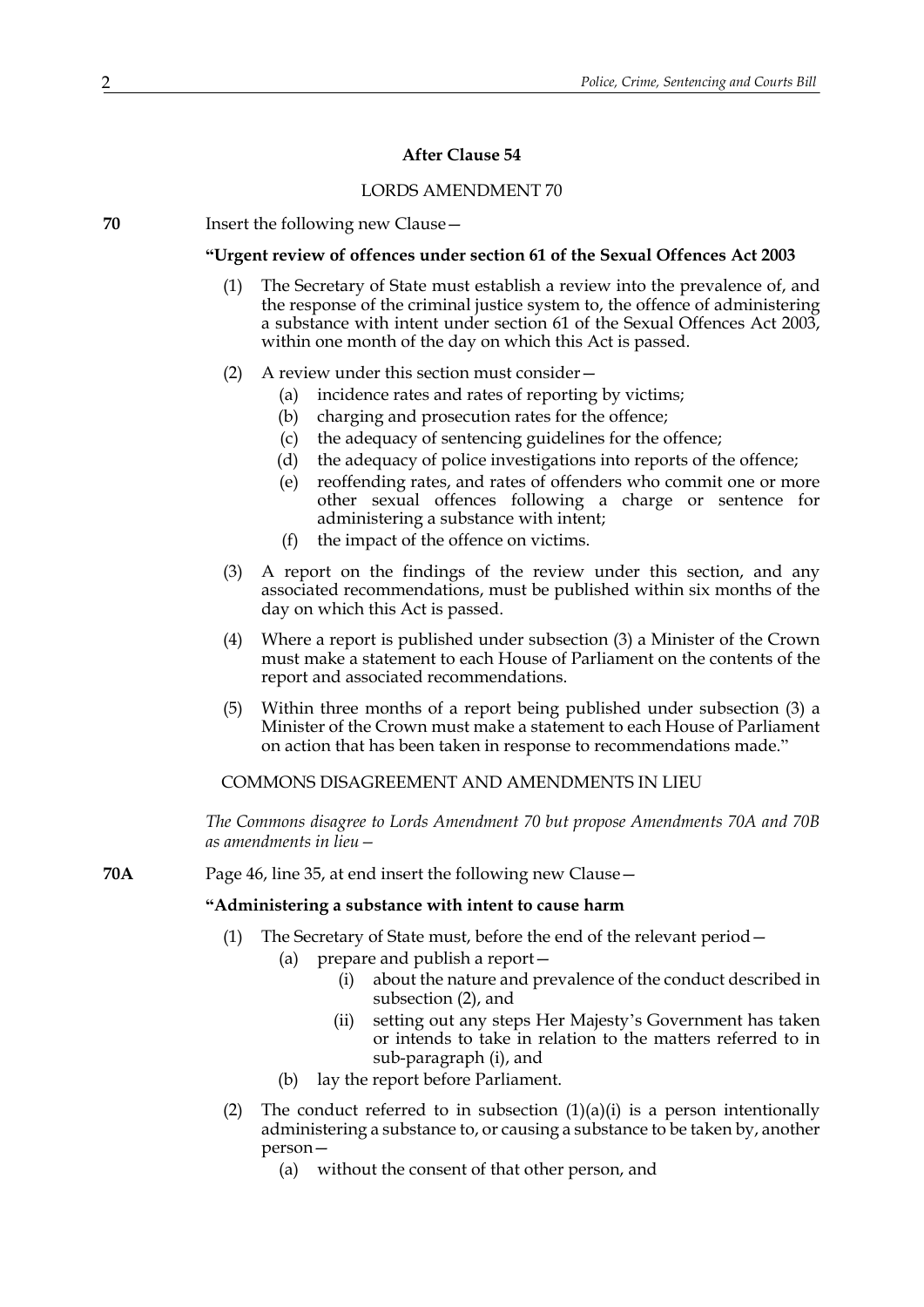- (b) with the intention of causing harm (whether or not amounting to an offence) to that other person.
- (3) In subsection (1), the "relevant period" means the period of 12 months beginning with the day on which this Act is passed.'

**70B** Page 195, line 27, at end insert—

"(ka) section (*Administering a substance with intent to cause harm*);"

## LORDS AMENDMENT 71

**71** Insert the following new Clause –

## **"Accountability of public authorities: duties on police workforce**

- (1) Members of the police workforce have a duty at all times to act within their powers—
	- (a) in the public interest, and
	- (b) with transparency, candour and frankness.
- (2) Members of the police workforce have a duty to assist court proceedings, official inquiries and investigations—
	- (a) relating to their own activities, or
	- (b) where their acts or omissions are or may be relevant.
- (3) In discharging the duty under subsection (2), members of the police workforce must—
	- (a) act with proper expedition,
	- (b) act with transparency, candour and frankness,
	- (c) act without favour to their own position,
	- (d) make full disclosure of relevant documents, material and facts,
	- (e) set out their position on the relevant matters at the outset of the proceedings, inquiry or investigation, and
	- (f) provide further information and clarification as ordered by a court or inquiry.
- (4) In discharging their duty under subsection (2), members of the police workforce must have regard to the pleadings, allegations, terms of reference and parameters of the relevant proceedings, inquiry or investigation, but are not limited by them, in particular where they hold information which might change the ambit of the proceedings, inquiry or investigation.
- (5) The duties in subsections (1) and (2) are subject to existing laws relating to privacy, data protection and national security.
- (6) The duties in subsections (1) and (2) are enforceable  $-$ 
	- (a) by application to the relevant court or inquiry chairperson by any person affected by the alleged breach, or
	- (b) by the court or inquiry of its own motion, or
	- (c) where there are no extant court or inquiry proceedings, by judicial review proceedings in the High Court."

#### COMMONS REASON

*The Commons disagree to Lords Amendment 71 for the following Reason—*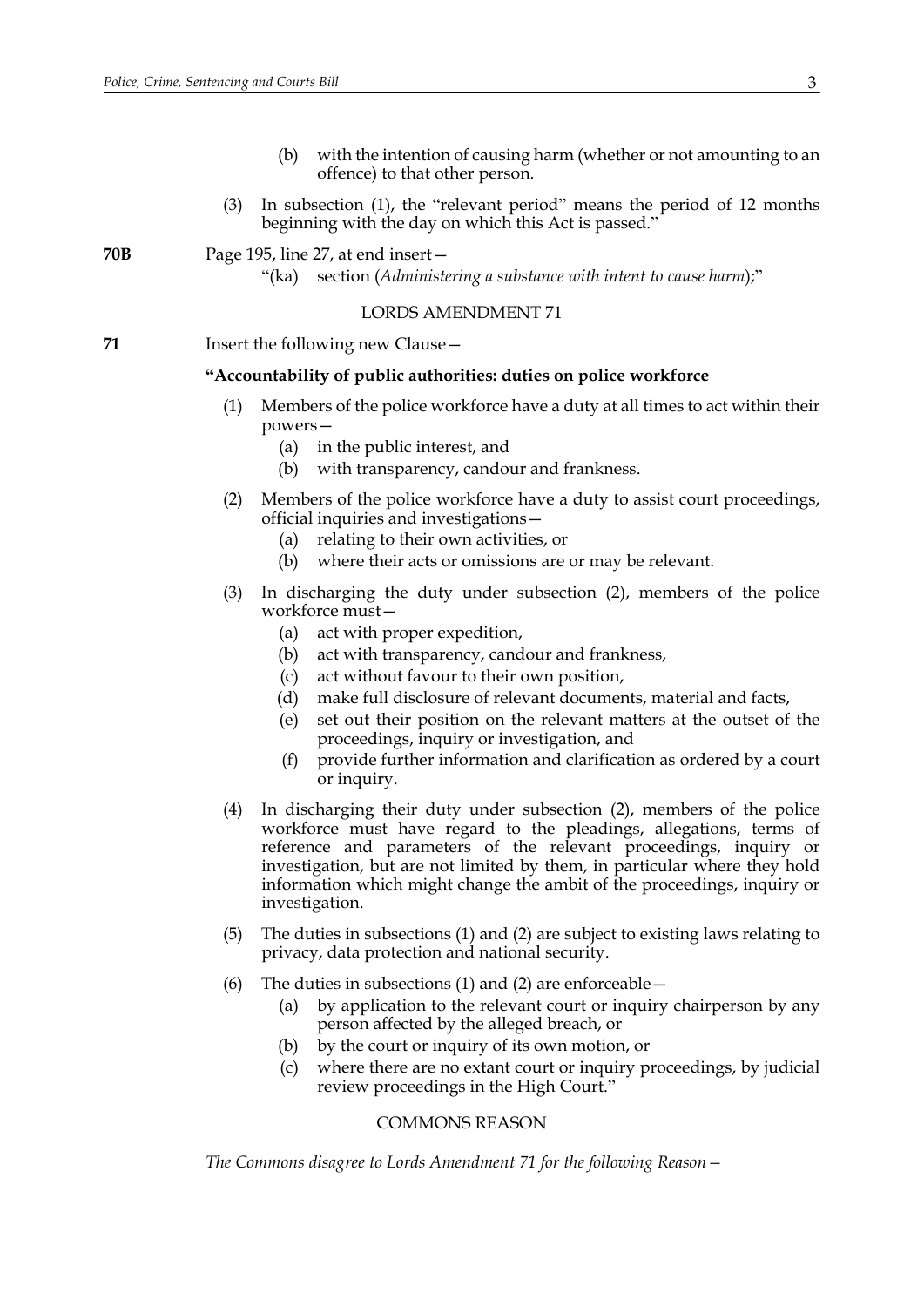**71A** *Because police officers are already subject to a duty to cooperate during investigations, inquiries and formal proceedings and it would be premature to add to such provision pending further consideration by the Government.*

#### LORDS AMENDMENT 72

**72** Insert the following new Clause—

## **"Offences motivated by hostility towards the sex or gender of the victim**

- (1) In this section—
	- "relevant crime" means a reported crime in which—
		- (a) the victim or any other person perceived the alleged offender, at the time of or immediately before or after the offence, to demonstrate hostility or prejudice based on sex, or
		- (b) the victim or any other person perceived the crime to be motivated (wholly or partly) by hostility or prejudice towards persons who are of a particular sex;

"sex" has the same meaning as in section 11 of the Equality Act 2010 (sex).

- (2) The Secretary of State must make regulations requiring the chief officer of police of any police force to provide information relating to—
	- (a) the number of relevant crimes reported to the police force, and
	- (b) the number of those crimes which, in the opinion of the chief officer of police, would be subject to subsection  $(\overline{4})$ .
- (3) A court considering the seriousness of an offence arising from a relevant crime not included in subsection (4) must treat the fact that the offence is aggravated by hostility or prejudice towards sex or gender as an aggravating factor when determining a sentence.
- (4) Subsection (3) does not apply to—
	- (a) an offence under the law of England and Wales which is for the time being specified in Schedule 3 to the Sexual Offences Act 2003, other than the offence specified in paragraph 14 of that Schedule (fraudulent evasion of excise duty),
	- (b) an offence under the law of England and Wales which is for the time being specified in Part 6 of the Domestic Abuse Act 2021, or
	- (c) an offence under the law of England and Wales which is defined in section 1 of the Domestic Abuse Act 2021 as "domestic abuse"."

# COMMONS REASON

*The Commons disagree to Lords Amendment 72 for the following Reason—*

**72A** *Because pending the Government's full consideration of the Law Commission's review of hate crime legislation, the Law Commission has identified adding sex or gender to this legislation could prove detrimental to efforts to tackle violence against women and girls.*

#### **Clause 55**

#### LORDS AMENDMENT 73

**73** Page 47, line 1, leave out subsections (2) and (3)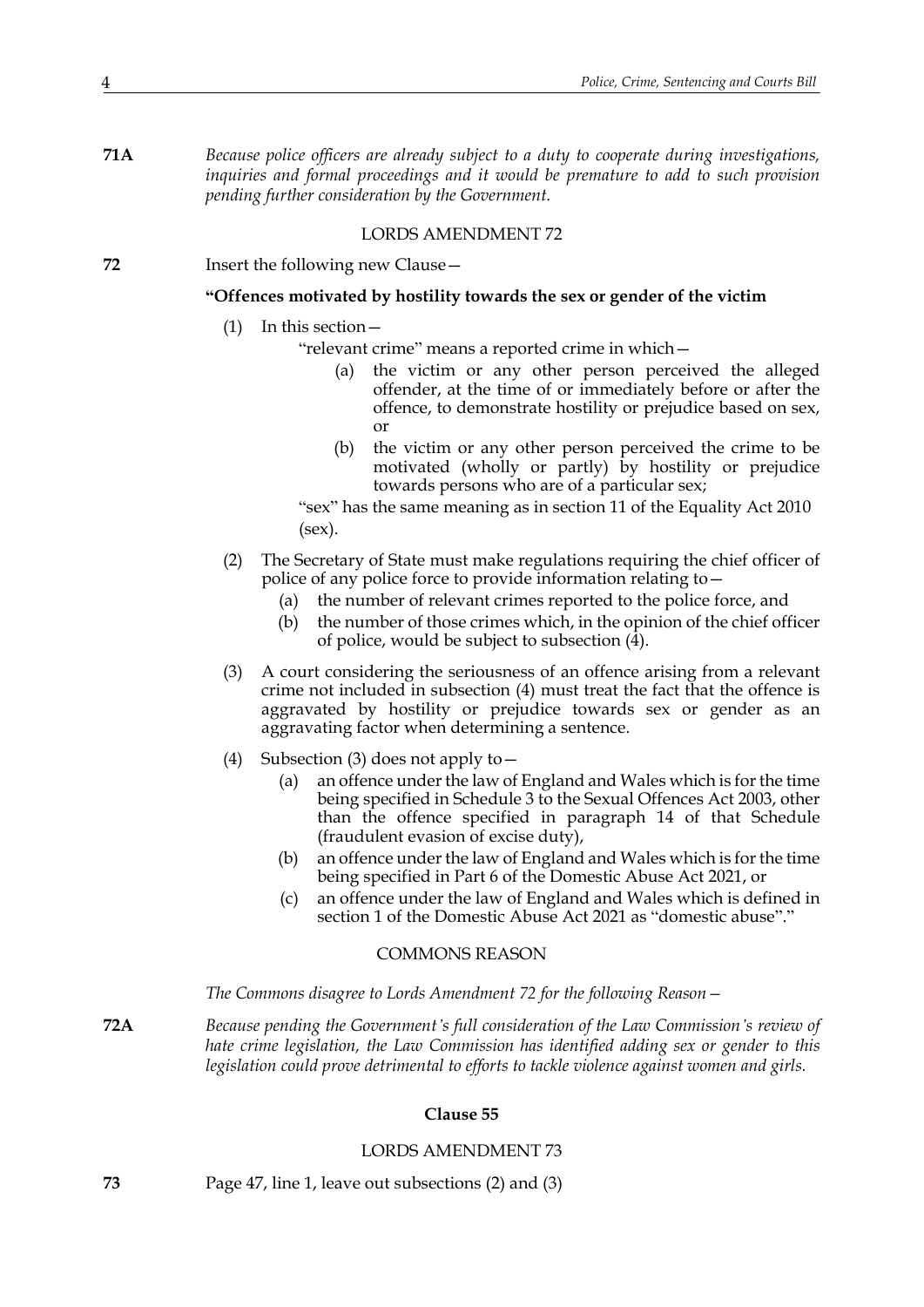#### COMMONS REASON

*The Commons disagree to Lords Amendment 73 for the following Reason—*

**73A** *Because it is appropriate for the police to be able to attach conditions to a public procession where the noise generated by persons taking part in the procession may result in serious disruption to the activities of an organisation which are carried out in the vicinity of the procession or may have a significant relevant impact on persons in the vicinity of the procession.*

## LORDS AMENDMENT 74

- **74** Page 47, line 15, at end insert—
	- "(2) After subsection (2) insert— 2
		- "(2ZA) For the purposes of subsection  $(1)(a)$ , the cases in which a public procession in England and Wales may result in serious disruption to the life of the community include, in particular, where—
			- (a) it may result in a significant delay to the delivery of a timesensitive product to consumers of that product, or
			- (b) it may result in a prolonged disruption of access to any essential goods or any essential service, including, in particular, access to—
				- (i) the supply of money, food, water, energy or fuel,
				- (ii) a system of communication,
				- (iii) a place of worship,
				- (iv) a transport facility,
				- (v) an educational institution, or
				- (vi) a service relating to health.
			- (2ZB) In subsection (2ZA)(a) "time-sensitive product" means a product whose value or use to its consumers may be significantly reduced by a delay in the supply of the product to them.
			- (2ZC) For the purposes of subsection  $(1)(aa)$ , the cases in which the noise generated by persons taking part in a public procession may result in serious disruption to the activities of an organisation which are carried on in the vicinity of the procession include, in particular, where it may result in persons connected with the organisation not being reasonably able, for a prolonged period of time, to carry on in that vicinity the activities or any one of them.""

#### COMMONS AMENDMENT

*The Commons agree with the Lords in their Amendment 74 and propose Amendment 74A as an amendment thereto—*

**74A** Leave out line 2

# **Clause 56**

# LORDS AMENDMENT 80

**80** Leave out Clause 56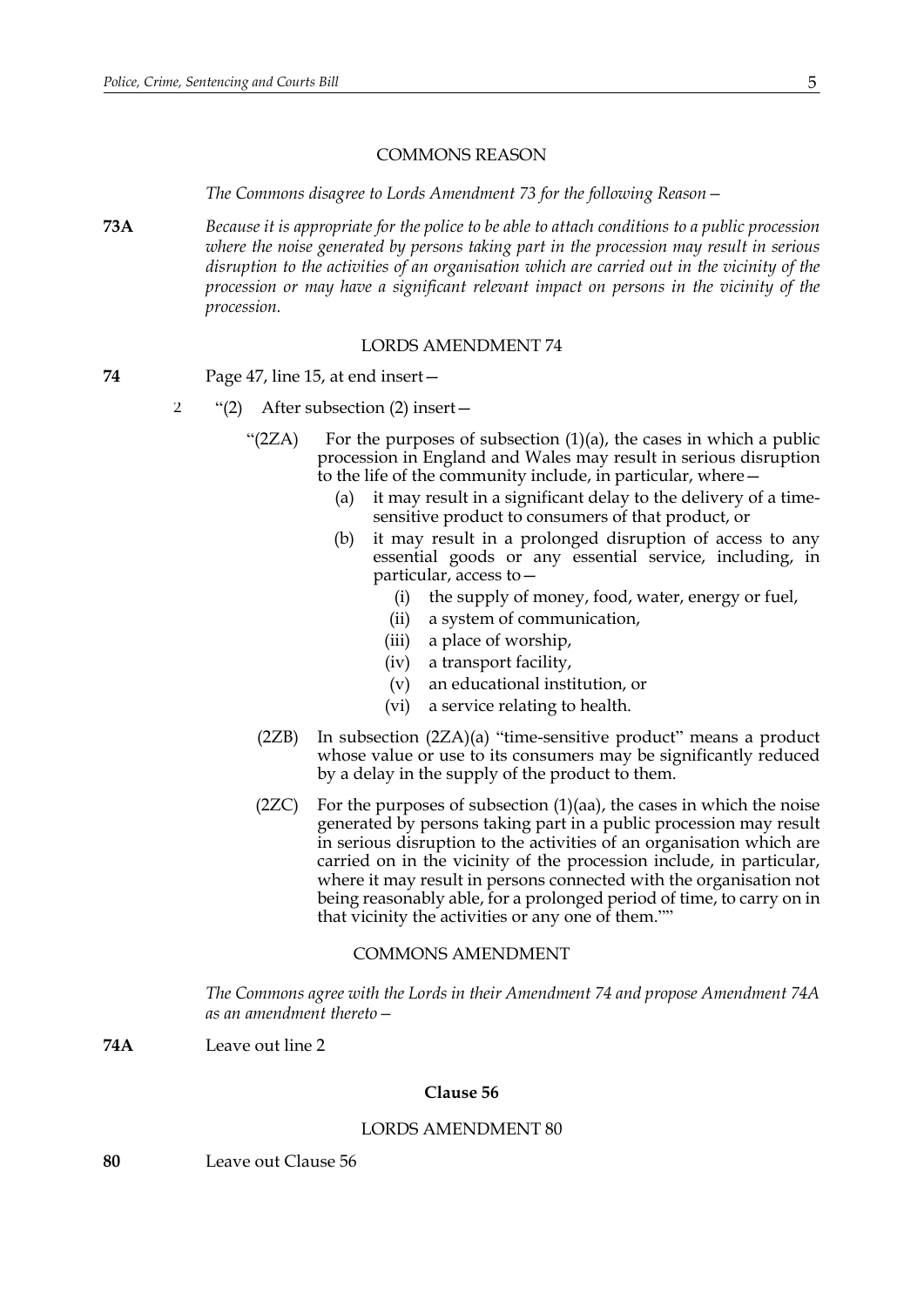# COMMONS DISAGREEMENT AND AMENDMENTS TO THE WORDS SO RESTORED TO THE BILL

*The Commons disagree to Lords Amendment 80 and propose the following amendments to the words so restored to the Bill—*

**80A** Page 48, line 40, at end insert— "" $(2ZA)$  For the purposes of subsection  $(1)(a)$ , the cases in which a public assembly in England and Wales may result in serious disruption to the life of the community include, in particular, where— (a) it may result in a significant delay to the supply of a time-sensitive product to consumers of that product, or (b) it may result in a prolonged disruption of access to any essential goods or any essential service, including, in particular, access to— (i) the supply of money, food, water, energy or fuel, (ii) a system of communication, (iii) a place of worship, (iv) a transport facility, (v) an educational institution, or (vi) a service relating to health. (2ZB) In subsection (2ZA)(a) "time-sensitive product" means a product whose value or use to its consumers may be significantly reduced by a delay in the supply of the product to them.  $(2ZC)$  For the purposes of subsection  $(1)(aa)$ , the cases in which the noise generated by persons taking part in a public assembly may result in serious disruption to the activities of an organisation which are carried on in the vicinity of the assembly include, in particular, where it may result in persons connected with the organisation not being reasonably able, for a prolonged period of time, to carry on in that vicinity the activities or any one of them." **80B** Page 49, line 13, leave out "make" and insert "amend any of subsections (2ZA) to (2ZC) for the purposes of making" **80C** Page 49, line 18, after "particular" insert ", amend any of those subsections for the purposes of" **80D** Page 49, line 19, leave out "define" and insert "defining" **80E** Page 49, line 21, leave out "give" and insert "giving" **80F** Page 49, line 31, at end insert ", including provision which makes consequential amendments to this Part." **Clause 58**

# LORDS AMENDMENT 81

**81** Page 52, line 18, at end insert "unless permission for such obstruction has been given by the relevant person"

# COMMONS REASON

*The Commons disagree to Lords Amendment 81 for the following Reason—*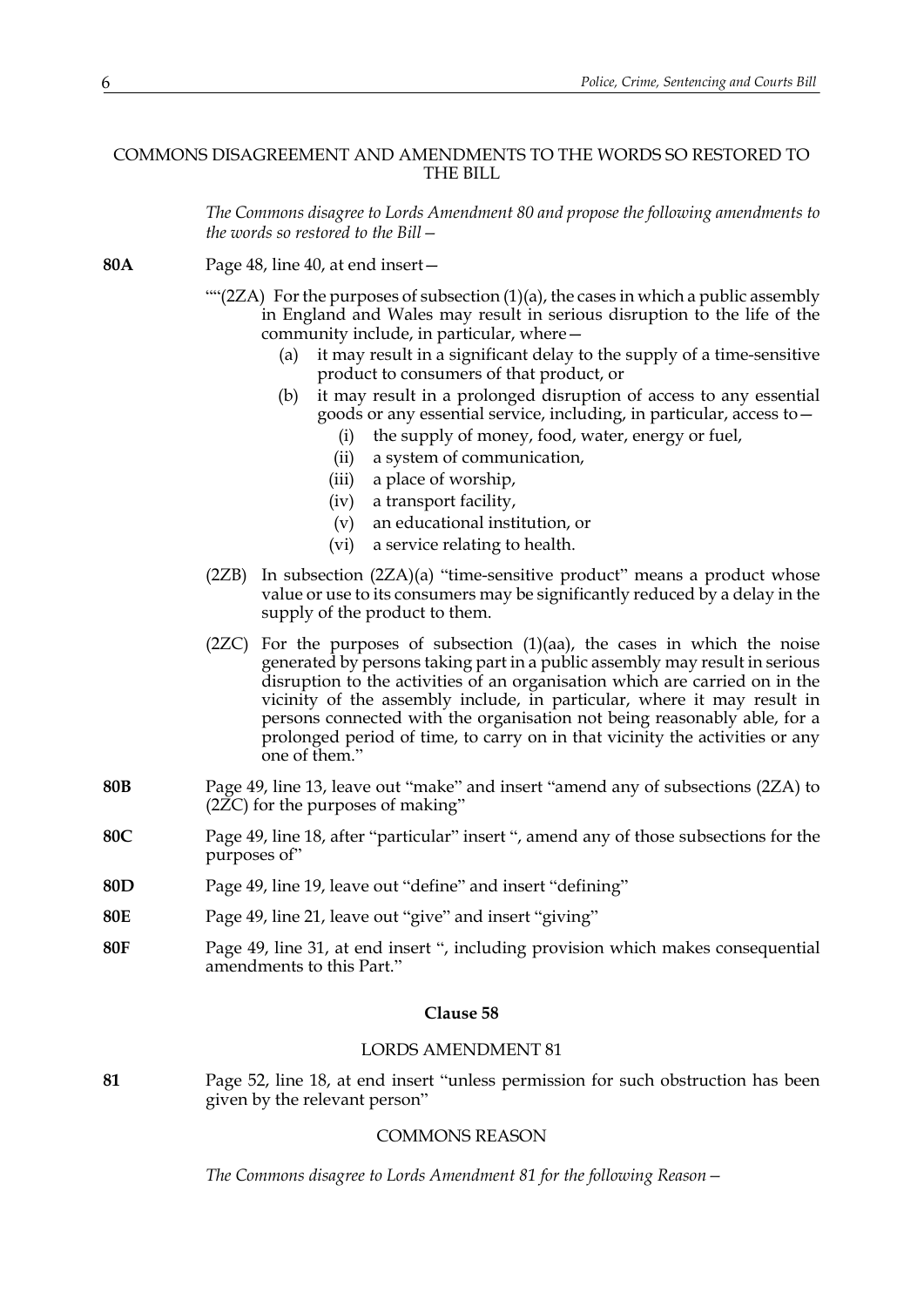**81A** *Because it is not appropriate to enable authorisation to be given for obstruction of access to the Parliamentary Estate.*

# LORDS AMENDMENT 82

- **82** Page 52, line 38, at end insert—
	- "(3A) After section 143 insert—

## **"143A Authorisation**

- (1) The responsible person for any land in the Palace of Westminster controlled area may authorise a person to carry out in accordance with this section an activity that will obstruct the passage of a vehicle of any description into or from the Parliamentary Estate while on or adjoining the Palace of Westminster controlled area.
- (2) An application for the authorisation must be made by or on behalf of the person (or persons) seeking the authorisation.
- (3) The responsible person may  $-$ 
	- (a) determine the form in which and the manner in which an application is to be made;
	- (b) specify the information to be provided in connection with an application;
	- (c) require a fee to be paid for determining the application.
- (4) If an application is made to a responsible person, the person must  $-$ 
	- (a) determine the application, and
	- (b) give notice in writing to the applicant of the person's decision within the period of 21 days beginning with the day the person receives the application.
- (5) The notice must specify—
	- (a) the person or persons authorised (whether by name or description),
	- (b) the nature of the activity that is to be permitted,
	- (c) the period to which the authorisation applies, and
	- (d) any conditions to which the authorisation is subject.
- (6) The responsible person may at any time withdraw an authorisation if the conditions to which it is subject are not being observed by giving notice in writing to the applicant.""

#### COMMONS REASON

*The Commons disagree to Lords Amendment 82 for the following Reason—*

**82A** *Because it is not appropriate to enable authorisation to be given for obstruction of access to the Parliamentary Estate.*

# **Clause 61**

# LORDS AMENDMENT 87

**87** Leave out Clause 61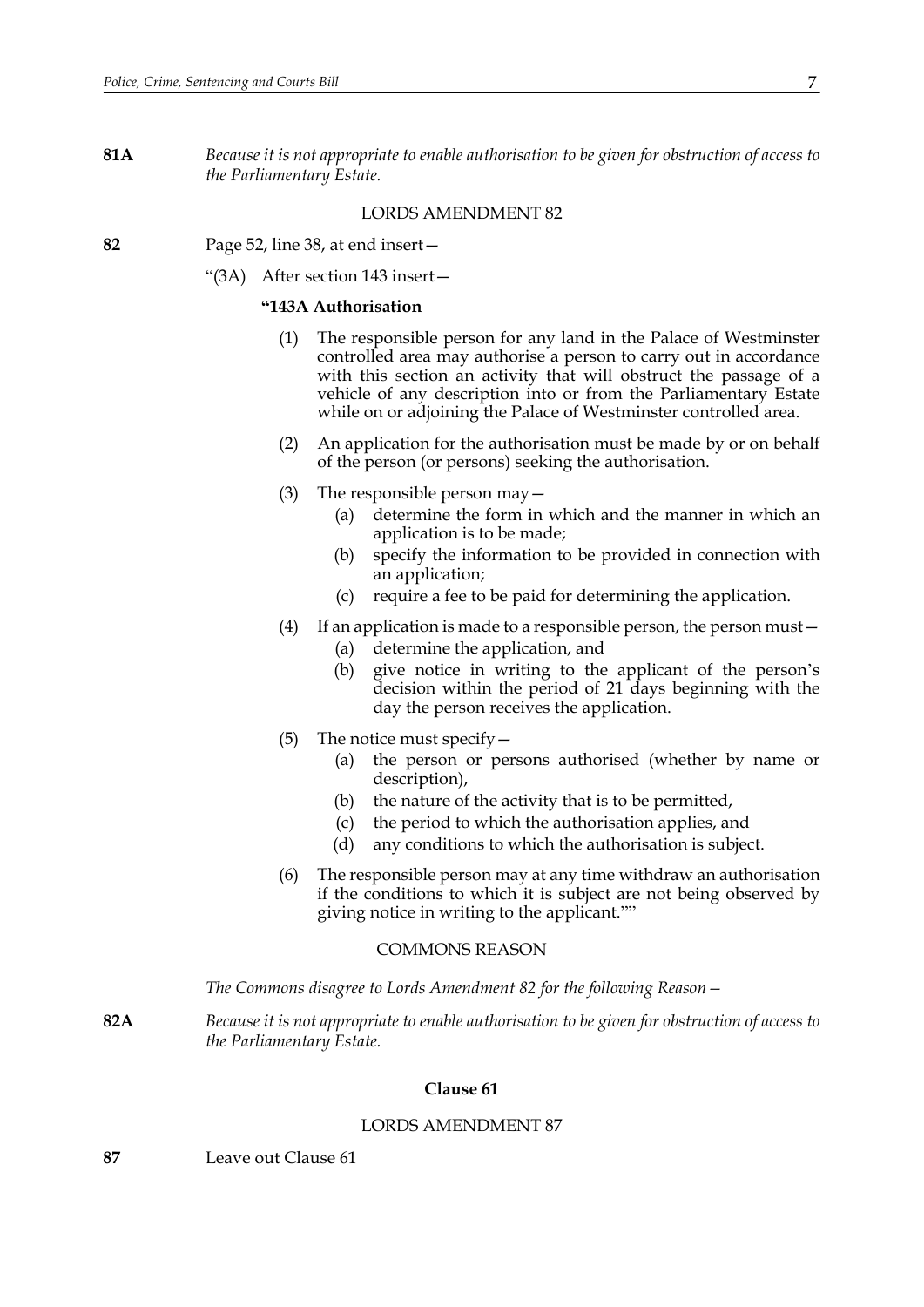# COMMONS DISAGREEMENT AND AMENDMENTS TO THE WORDS SO RESTORED TO THE BILL

*The Commons disagree to Lords Amendment 87 and propose the following amendments to the words so restored to the Bill—*

- **87A** Page 55, line 21, at end insert—
	- " $(5A)$  For the purposes of subsection  $(1)(a)$ , the cases in which the noise generated by a person taking part in a one-person protest may result in serious disruption to the activities of an organisation which are carried on in the vicinity of the protest include, in particular, where it may result in persons connected with the organisation not being reasonably able, for a prolonged period of time, to carry on in that vicinity the activities or any one of them."
- **87B** Page 56, line 15, leave out "make" and insert "amend subsection (5A) for the purposes of making"
- **87C** Page 56, line 19, after "particular" insert ", amend that subsection for the purposes of"
- **87D** Page 56, line 20, leave out "define" and insert "defining"
- **87E** Page 56, line 22, leave out "give" and insert "giving"
- **87F** Page 56, line 29, at end insert ", including provision which makes consequential amendments to this Part."

## **After Clause 61**

#### LORDS AMENDMENT 88

**88** Insert the following new Clause—

<span id="page-7-0"></span>9

# **"Wilful obstruction of highway**

- (1) Section 137 of the Highways Act 1980 (penalty for wilful obstruction) is amended as follows.
- (2) After subsection (1) insert— 5
	- "(1ZA) If a person, without lawful authority or excuse, in any way wilfully obstructs the free passage along a highway which is part of the Strategic Road Network he is guilty of an offence and liable to imprisonment for a term not exceeding 51 weeks or a fine or both."
	- (3) After subsection (1) insert—
		- "(1A) In relation to an offence committed before the coming into force of section 281(5) of the Criminal Justice Act 2003 (alteration of penalties for certain summary offences: England and Wales), the reference in subsection (1) to 51 weeks is to be read as a reference to 6 months.
			- (1B) For the purposes of this section it does not matter whether free passage along the highway in question has already been temporarily restricted or temporarily prohibited (whether by a constable, a traffic authority or otherwise).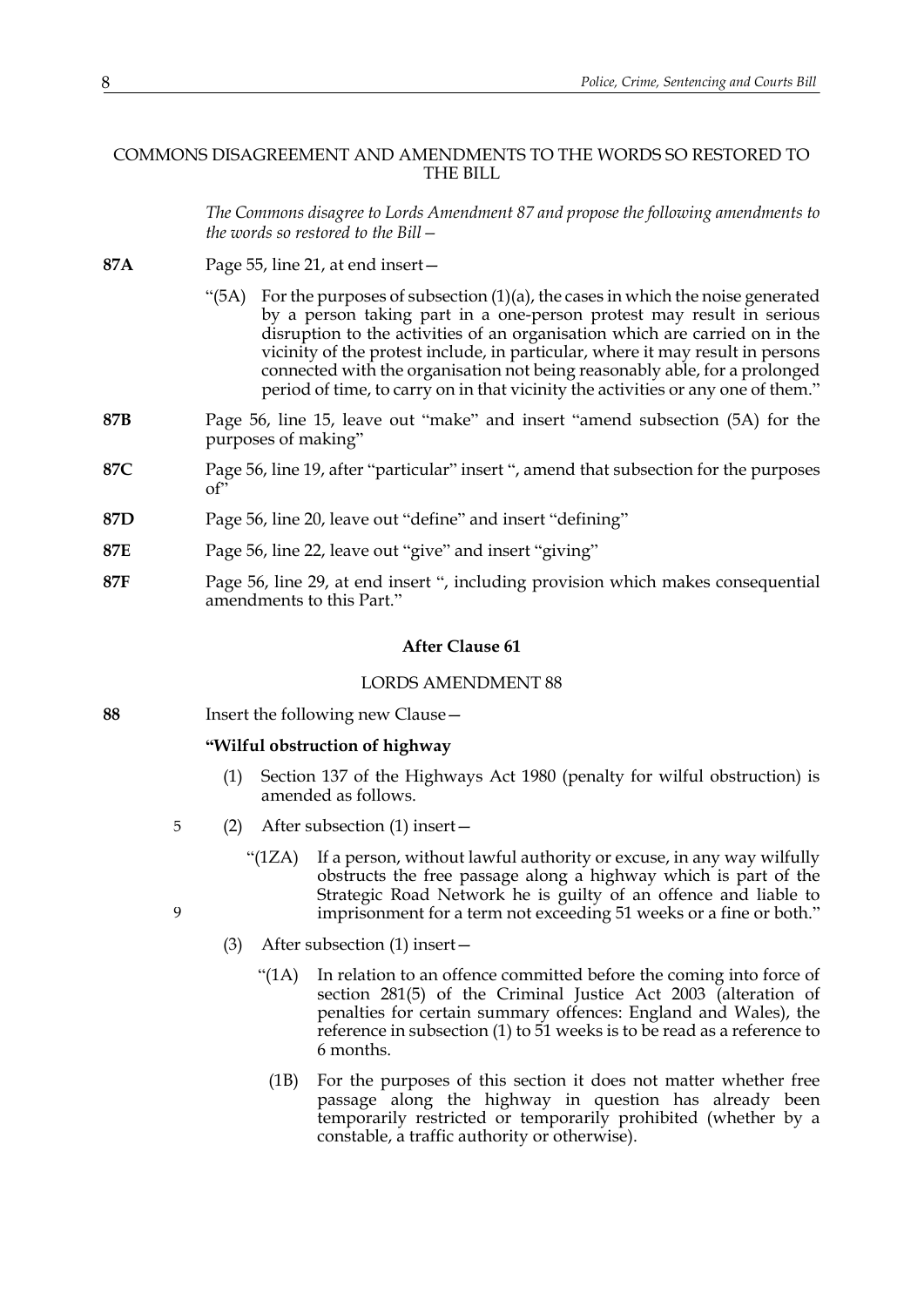(1C) In subsection [\(1B\)](#page-7-0), "traffic authority" has the same meaning as in the Road Traffic Regulation Act 1984 (see section 121A of that Act).""

## COMMONS AMENDMENT

*The Commons agree with the Lords in their Amendment 88 and propose amendment 88A as an amendment thereto—*

## **88A** Leave out lines 5 to 9 and insert—

- "(2) In subsection  $(1)$  -
	- (a) after "liable to" insert "imprisonment for a term not exceeding 51 weeks or";
	- (b) for "not exceeding level 3 on the standard scale" substitute "or both"."

#### LORDS AMENDMENT 89

**89** Insert the following new Clause—

#### **"Repeal of Vagrancy Act 1824**

- (1) The Vagrancy Act 1824 is repealed.
- (2) In this section—
	- "the 2014 Act" means the Anti-social Behaviour, Crime and Policing Act 2014;
	- "begging" means asking for gifts on streets or in other public places (for which purpose it is immaterial whether gifts are of money or in kind, whether they are expressed as gifts or as loans, and whether a person asks expressly or impliedly, by displaying receptacles for donations or otherwise; but "begging" does not include soliciting donations to a registered charity with the express written authority of that charity);
	- "registered charity" means a charity registered under section 30 of the Charities Act 2011, or exempted or excepted from registration under or by virtue of that section; and
	- "sleeping rough" means sleeping (or making preparations to sleep, or possessing bedding or other equipment for the purpose of sleeping) on streets or in other public places, or in places or structures not designed for human habitation.
- (3) The following principles are to be applied in the exercise of powers under the 2014 Act—
	- (a) begging or sleeping rough does not in itself amount to action causing alarm or distress (in the absence of other factors);
	- (b) policing and other enforcement action should balance protection of the community with sensitivity to the problems that cause people to engage in begging or sleeping rough; and
	- (c) powers under the 2014 Act should not in general be used in relation to people sleeping rough, and should be used in relation to people begging only where no other approach is reasonably available.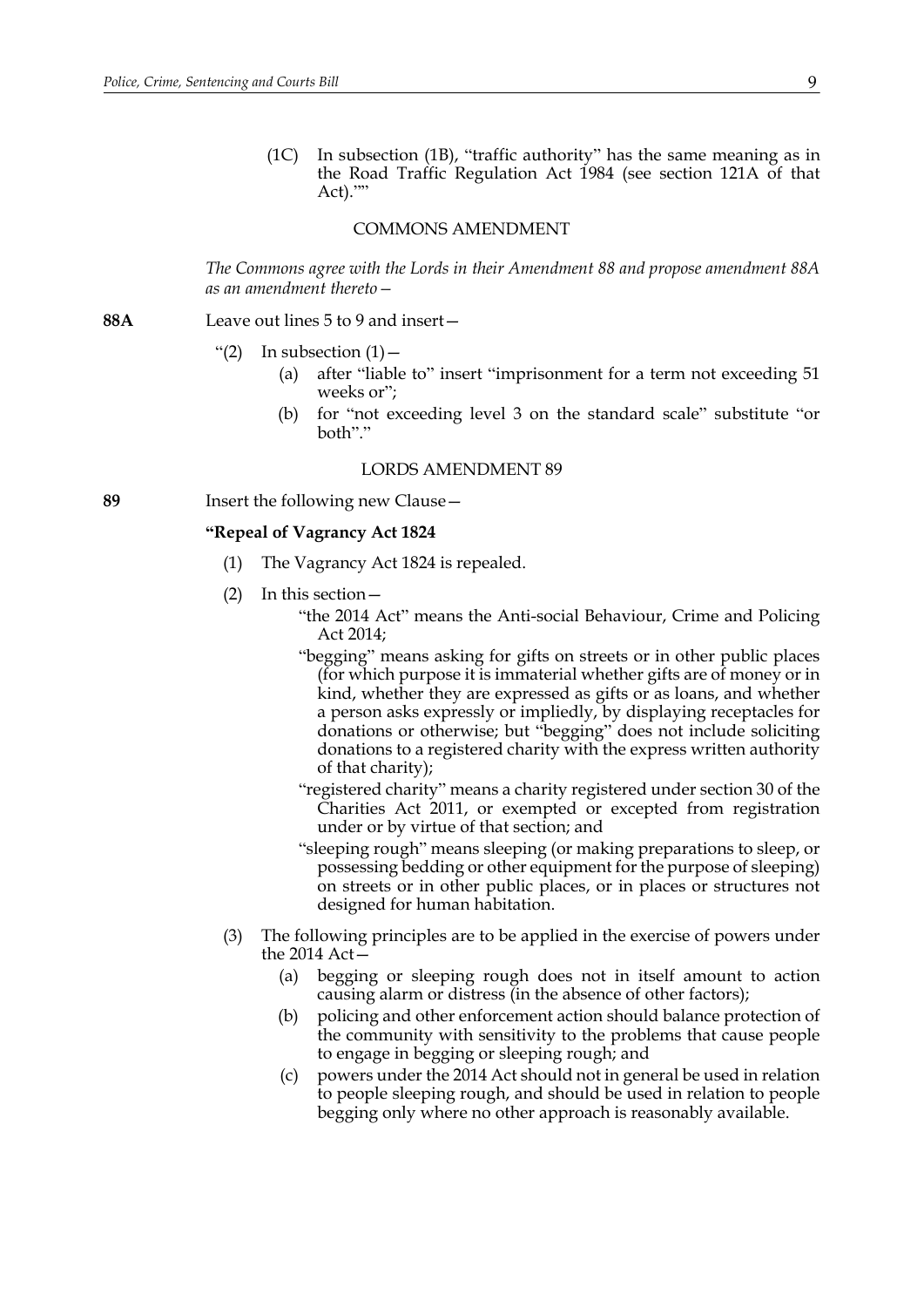- (4) A constable or other person exercising functions under the 2014 Act, or considering whether to exercise functions under that Act, in connection with a person who has been, or may have been, involved in begging or sleeping rough, must consider whether the person could be referred to public authorities, or charitable or other persons, for help in addressing the problems that cause them to be involved in begging or sleeping rough.
- (5) The Secretary of State must issue guidance to local authorities and police forces about the implementation of subsections (3) and (4).
- (6) Local authorities and police forces must—
	- (a) have regard to the guidance; and
	- (b) take reasonable steps to provide education and training designed to ensure consistent and effective implementation of subsections (3) and (4).
- (7) Before issuing (or revising) the guidance the Secretary of State must consult—
	- (a) representatives of police forces;
	- (b) representatives of local authorities; and
	- (c) persons representing the interests of homeless persons.
- (8) The following enactments are repealed (in consequence of subsection  $(1)$ )
	- (a) the Vagrancy Act 1898;
	- (b) the Vagrancy Act 1935;
	- (c) sections  $20(1)(g)$  and  $24(1)(f)$  of the Sentencing Act 2020;
	- (d) section 55(2)(b) of the Violent Crime Reduction Act 2006;
	- (e) paragraph 18 of Schedule 8 to the Serious Organised Crime and Police Act 2005;
	- (f) paragraphs 3(3)(b) and 7(3) of Schedule 3C to the Police Reform Act 2002;
	- (g) paragraph 2(3)(aa) of Schedule 5 to that Act;
	- (h) paragraph 4 of Schedule 6 to the Criminal Justice and Court Services Act 2000;
	- (i) section 43(5) of the Mental Health Act 1983;
	- (j) section 70 of the Criminal Justice Act 1982;
	- (k) section 20 of the Criminal Justice Act 1967;
	- (l) in section 48(2) of the Forestry Act 1967, the words "or against the Vagrancy Act 1824";
	- (m) in section 20(4) of the New Towns Act (Northern Ireland) 1965, the words "or against section 4 of the Vagrancy Act 1824";
	- (n) section 2(3)(c) of the House to House Collections Act 1939; and
	- (o) in section 81 of the Public Health Acts Amendment Act 1907, the words "shall for the purpose of the Vagrancy Act 1824 and of any Act for the time being in force altering or amending the same, be deemed to be an open and public place, and".
- (9) This section extends to England and Wales only.
- (10) This section comes into force at the end of the period of two months beginning with the date of Royal Assent."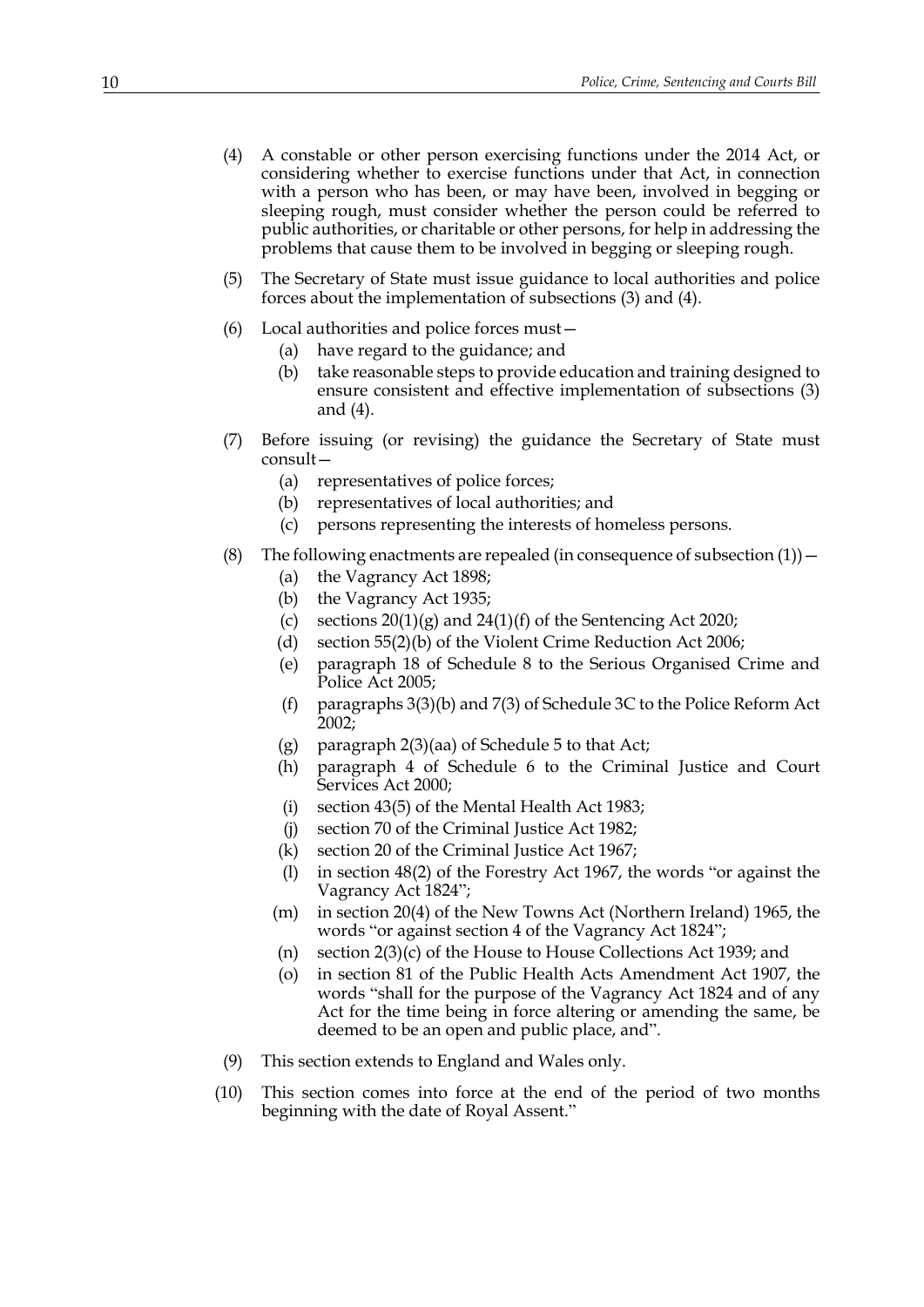# COMMONS DISAGREEMENT AND AMENDMENTS IN LIEU

*The Commons disagree to Lords Amendment 89 but propose Amendments 146A and 146B as amendments in lieu.*

# **Clause 139**

# LORDS AMENDMENT 107

**107** Page 128, line 22, at end insert—

A local authority may establish and maintain a secure 16 to 19 Academy."

# COMMONS REASON

*The Commons disagree to Lords Amendment 107 for the following Reason—*

**107A** *Because the amendment is unnecessary as there is no legal barrier to local authorities setting up and running academies.*

## **Clause 141**

# LORDS AMENDMENT 114

**114** Page 136, line 40, leave out "and (3)" and insert "to (3A)"

# COMMONS DISAGREEMENT AND AMENDMENTS IN LIEU

*The Commons disagree to Lords Amendment 114 but propose Amendments 116A and 116B as amendments in lieu.*

# LORDS AMENDMENT 115

- **115** Page 137, line 5, at end insert—
	- "(3A) The condition in this subsection is that the Secretary of State has laid before Parliament a response addressing any issues identified in the report produced under subsection (3).
	- (3B) A statutory instrument containing regulations under section 178(1) for the purposes mentioned in subsection (1) may not be made unless a draft of the instrument has been laid before and approved by a resolution of each House of Parliament."

COMMONS DISAGREEMENT AND AMENDMENTS IN LIEU

*The Commons disagree to Lords Amendment 115 but propose Amendments 116A and 116B as amendments in lieu.*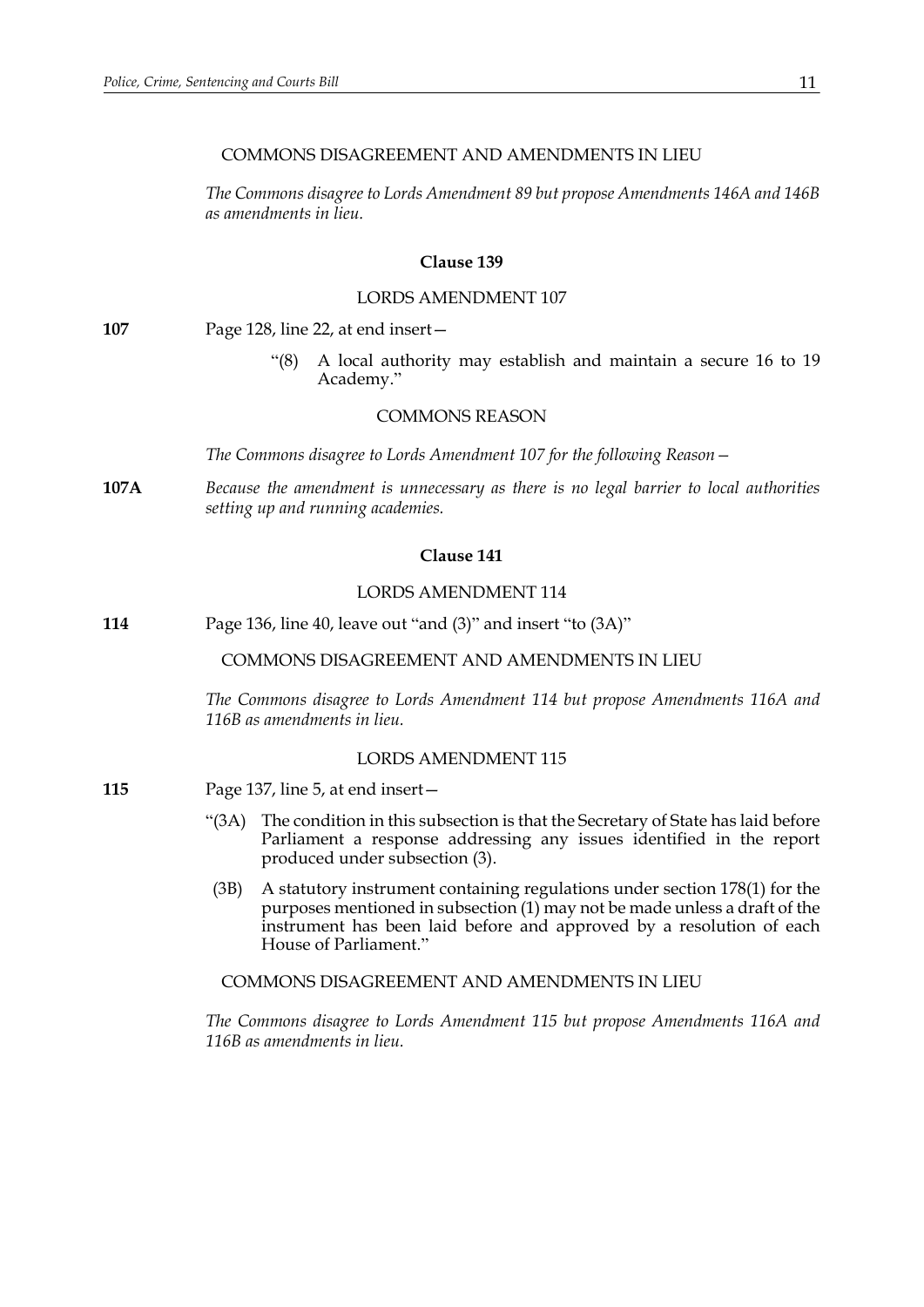#### LORDS AMENDMENT 116

- **116** Page 137, line 5, at end insert—
	- "(3A) Before making the report under subsection (3), the Secretary of State must obtain, record and publish all reasonably available data, which is relevant to the effect of the operation of Chapter 1A of Part 11 of the Sentencing Code (inserted by section 140) under subsection (2) over a period of no less than 12 months, including—
		- (a) its impact on the extent to which knives or weapons are carried;
		- (b) its impact on the rate of serious violence;
		- (c) the age, race, and sex (within the meaning of section 5, 9 and 11 of the Equality Act 2010) of each person—
			- (i) in respect of whom an application is made under section  $342A(1)(b)$  of the Sentencing Code;
			- (ii) in respect of whom a serious violence reduction order is made by a court;
			- (iii) in respect of whom an application is made under section 342A(1) of the Sentencing Code and the court has adjourned proceedings pursuant to section 342A(8A) or (8B);
			- (iv) in respect of whom action is taken pursuant to section 342C, 342E, 342F, or 342H of the Sentencing Code; and
			- (v) who is convicted of an offence within section 342G of the Sentencing Code;
		- (d) any action which was taken pursuant to sections 342C, 342E, 342F, or 342H of the Sentencing Code, by reference to the age, race and sex of the offender;
		- (e) the nature of, and reasons recorded for, any such action;
		- (f) any complaint arising from the exercise of powers under section 342E of the Sentencing Code, the nature and outcome of that complaint, and the age, race and sex of the person who made it;
		- (g) the offence within section 342G of the Sentencing Code for which any person was convicted and the sentence imposed, by reference to the age, race and sex of that person;
		- (h) for each serious violence reduction order made—
			- (i) the offence identified under section 342A(1)(a) of the Sentencing Code;
			- (ii) whether the order was imposed under subsection  $342A(3)(a)$ ,  $(3)(b)$ ,  $(4)(a)$  or  $(4)(b)$  of the Sentencing Code; and
			- (iii) if the order was imposed under subsection  $342A(4)(a)$  or (4)(b), whether the order was made on the basis that the offender knew that a bladed article or offensive weapon was used by another person; or whether the offender ought to have known that this would be the case;
		- (i) whether that operation of Chapter 1A of the Sentencing Code had a discriminatory, disproportionate or other adverse impact on people sharing the protected characteristic of age, race or sex;
		- (j) the number of survivors and victims of domestic abuse, including women who have experienced or are experiencing criminal exploitation, coercive control, or other forms of abuse, who are given such orders, broken down by ethnicity, age, and policing borough.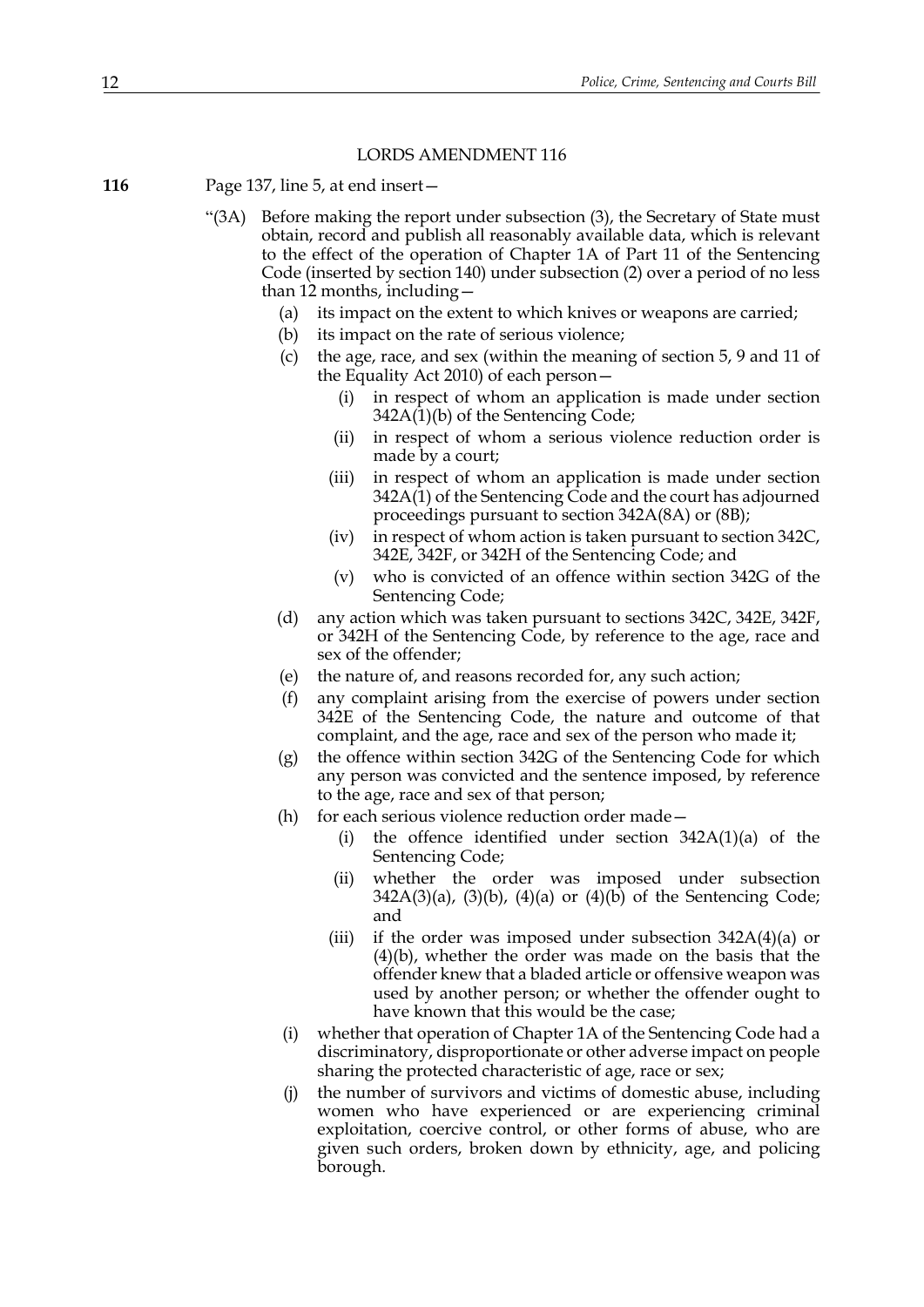- (3B) The report under subsection (3) must include—
	- (a) an analysis of the effect described in subsection (3A), by reference to the data identified in subsection (3A);
	- (b) an equality impact assessment of the operation of Chapter 1A of the Sentencing Code as described in subsection (3A);
	- (c) a description of any guidance or codes of practice, to which the operation of Chapter 1A described in subsection (3A) was subject;
	- (d) analysis of data assessing the extent to which the pilot has reduced serious violent crime and reoffending by comparison with other areas;
	- (e) analysis of what evidence is relied on to justify the imposition of serious violence reduction orders, and whether there is any bias in the decision-making process;
	- (f) analysis of information on the reason for each breach of a serious violence reduction order, any defence pleaded, and the result of the breach proceedings;
	- (g) analysis of any impacts, including equalities impacts, of other positive requirements or conditions imposed on individuals pursuant to section 342C(1) of the Sentencing Code;
	- (h) analysis of any impacts, including equalities impacts, of adjournment of proceedings on individuals where the court adjourns proceedings under section 342A(8A) or (8B); and
	- (i) analysis of any impacts of serious violence reduction orders on survivors and victims of domestic abuse, including women who have experienced or are experiencing criminal exploitation, coercive control, or other forms of abuse, who are given such orders.
- (3C) Statistical information collected for the purposes of section (3B) from different pilot areas must be collected and presented in a form which enables direct comparison between those areas."

# COMMONS DISAGREEMENT AND AMENDMENTS IN LIEU

*The Commons disagree to Lords Amendment 116 but propose Amendments 116A and 116B as amendments in lieu—*

**116A** Page 137, line 5, at end insert—

- "(3A) A report under subsection (3) must in particular include—
	- (a) information about the number of offenders in respect of whom serious violence reduction orders have been made;
	- (b) information about the offences that were the basis for applications as a result of which serious violence reduction orders were made;
	- (c) information about the exercise by constables of the powers in section 342E of the Sentencing Code (serious violence reduction orders: powers of constables);
	- (d) an assessment of the impact of the operation of Chapter 1A of Part 11 of the Sentencing Code on people with protected characteristics (within the meaning of the Equality Act 2010);
	- (e) an initial assessment of the impact of serious violence reduction orders on the reoffending rates of offenders in respect of whom such orders have been made;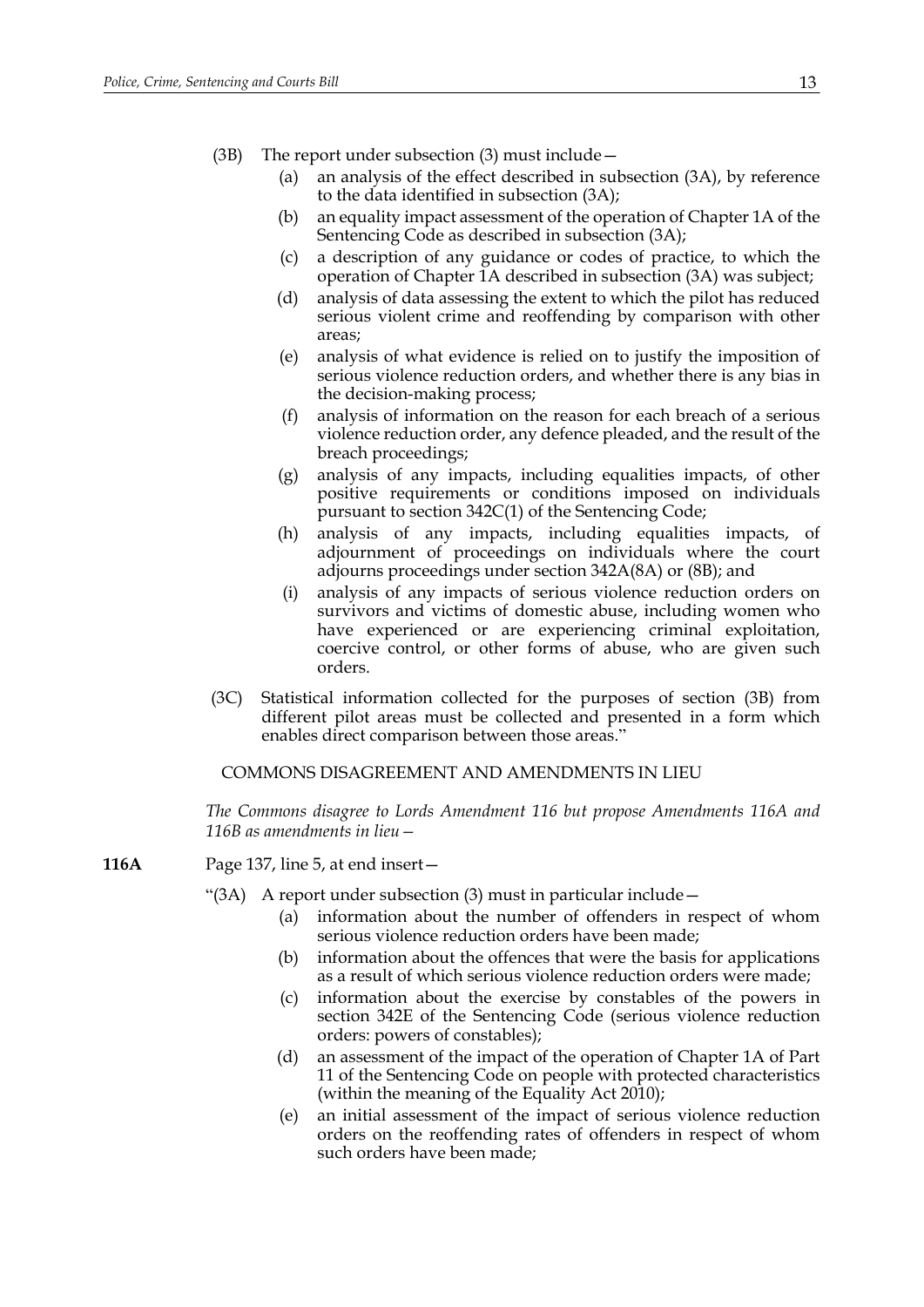- (f) an assessment of the impact on offenders of being subject to a serious violence reduction order;
- (g) information about the number of offences committed under section 342G of the Sentencing Code (offences relating to a serious violence reduction order) and the number of suspected offences under that section that have been investigated."

**116B** Page 137, line 22, after "section" insert— "serious violence reduction order" has the same meaning as in Chapter 1A of Part 11 of the Sentencing Code (see section 342B of the Sentencing Code);"

### **After Clause 170**

#### LORDS AMENDMENT 141

**141** Insert the following new Clause –

# **"Offence of requiring or accepting sexual relations as a condition of accommodation**

- (1) It is an offence for a person  $(A)$  to require or accept from a person  $(B)$  sexual relations as a condition of access to or retention of accommodation or related services or transactions.
- (2) For the purposes of this section, A is—
	- (a) a provider of accommodation,
	- (b) an employee of a provider of accommodation,
	- (c) an agent of a provider of accommodation, or
	- (d) a contractor of a provider of accommodation.
- (3) A person guilty of an offence under this section is liable on conviction on indictment to imprisonment for a maximum of 7 years."

#### COMMONS REASON

*The Commons disagree to Lords Amendment 141 for the following Reason—*

- **141A** *Because conduct requiring or arranging sexual relations as a condition of accommodation may already constitute an offence under the Sexual Offences Act 2003 and the Government is committed to undertaking a consultation on whether the law in respect of such conduct needs to be strengthened.*
- **142** Insert the following new Clause -

# **"Offence of arranging or facilitating the requirement or acceptance of sexual relations as a condition of accommodation**

- (1) It is an offence for a person, who may in particular be a publisher, to arrange or facilitate an offence under section (*Offence of requiring or accepting sexual relations as a condition of accommodation*).
- (2) A person commits an offence if they intend to arrange or know that their actions would facilitate an offence under section (*Offence of requiring or accepting sexual relations as a condition of accommodation*).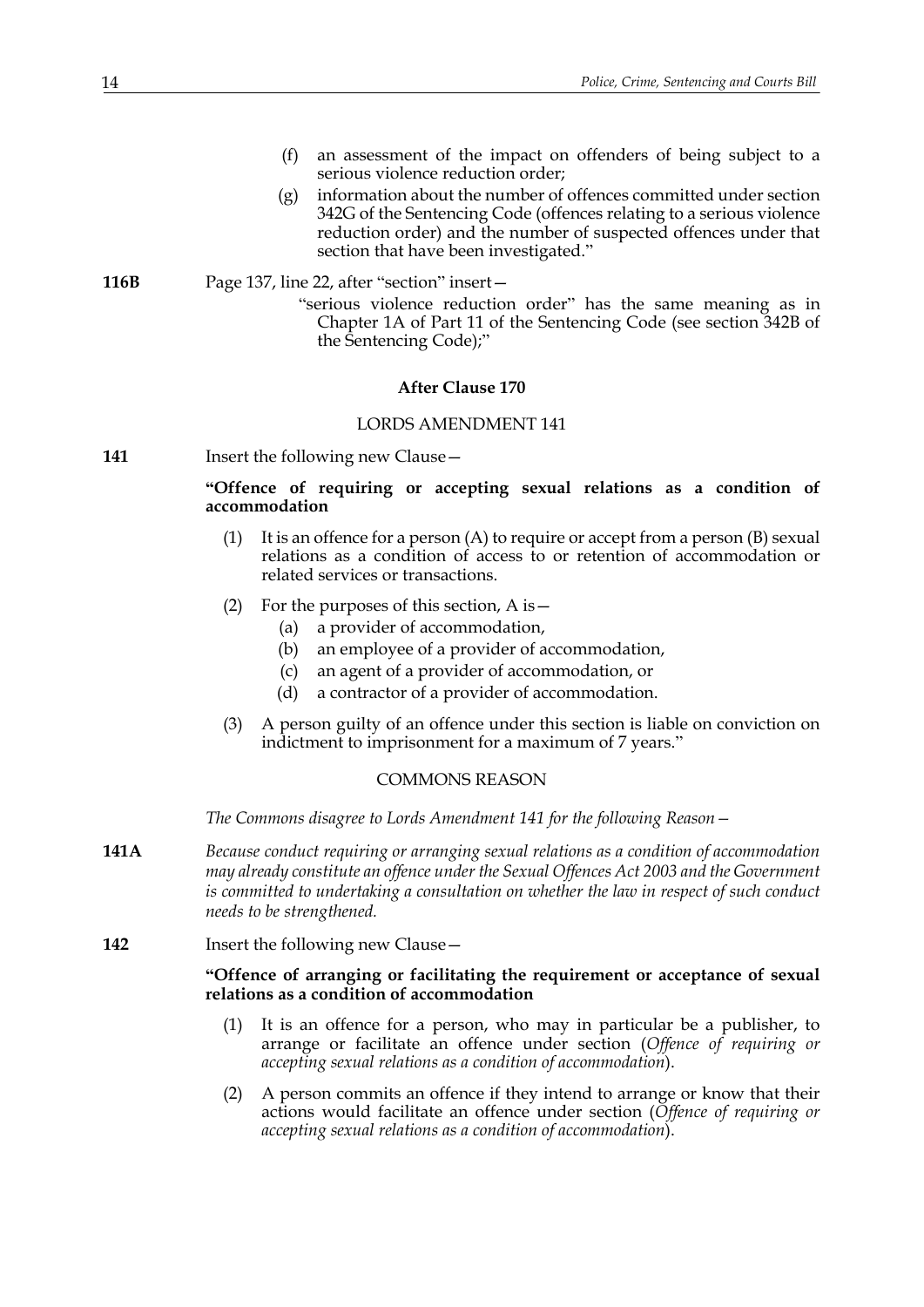- (3) A publisher commits an offence if they
	- know they are arranging or facilitating an offence under section (*Offence of requiring or accepting sexual relations as a condition of accommodation*),
	- (b) reasonably should know their actions would enable the arrangement of or facilitate an offence under section (*Offence of requiring or accepting sexual relations as a condition of accommodation*), or
	- (c) were informed that their actions had enabled the arrangement of or facilitated an offence under section (*Offence of requiring or accepting sexual relations as a condition of accommodation*) and failed to take remedial action within a reasonable time.
- (4) A person found guilty of an offence under this section is liable on conviction on indictment to a fine of £50,000."

#### COMMONS REASON

*The Commons disagree to Lords Amendment 142 for the following Reason—*

- **142A** *Because conduct requiring or arranging sexual relations as a condition of accommodation may already constitute an offence under the Sexual Offences Act 2003 and the Government is committed to undertaking a consultation on whether the law in respect of such conduct needs to be strengthened.*
- **143** Insert the following new Clause—

#### **"Fast-track public space protection orders**

 In the Anti-social Behaviour, Crime and Policing Act 2014, after section 61 (variation and discharge of orders) insert—

#### **"61A Fast-track public spaces protection orders**

- (1) A local authority may make a fast-track public spaces protection order where the conditions under subsections (2) or (3) are met.
- (2) The conditions under this subsection are—
	- (a) the public space to which the order will apply is a school within the local authority area;
	- (b) activities carried on, or likely to be carried on, in the vicinity of the school have had, or are likely to have, a detrimental effect on the quality of life for pupils and staff; and
	- (c) consent for the order to be applied has been granted by  $-$ 
		- (i) the leadership of the school to which the order will apply,
		- (ii) a chief officer of police of the police area in which the school to which the order will apply is located, and
		- (iii) the leader of the local authority which will make the order.
- (3) The conditions under this subsection are—
	- (a) the public space to which the order will be applied is a venue providing NHS vaccination services to the public;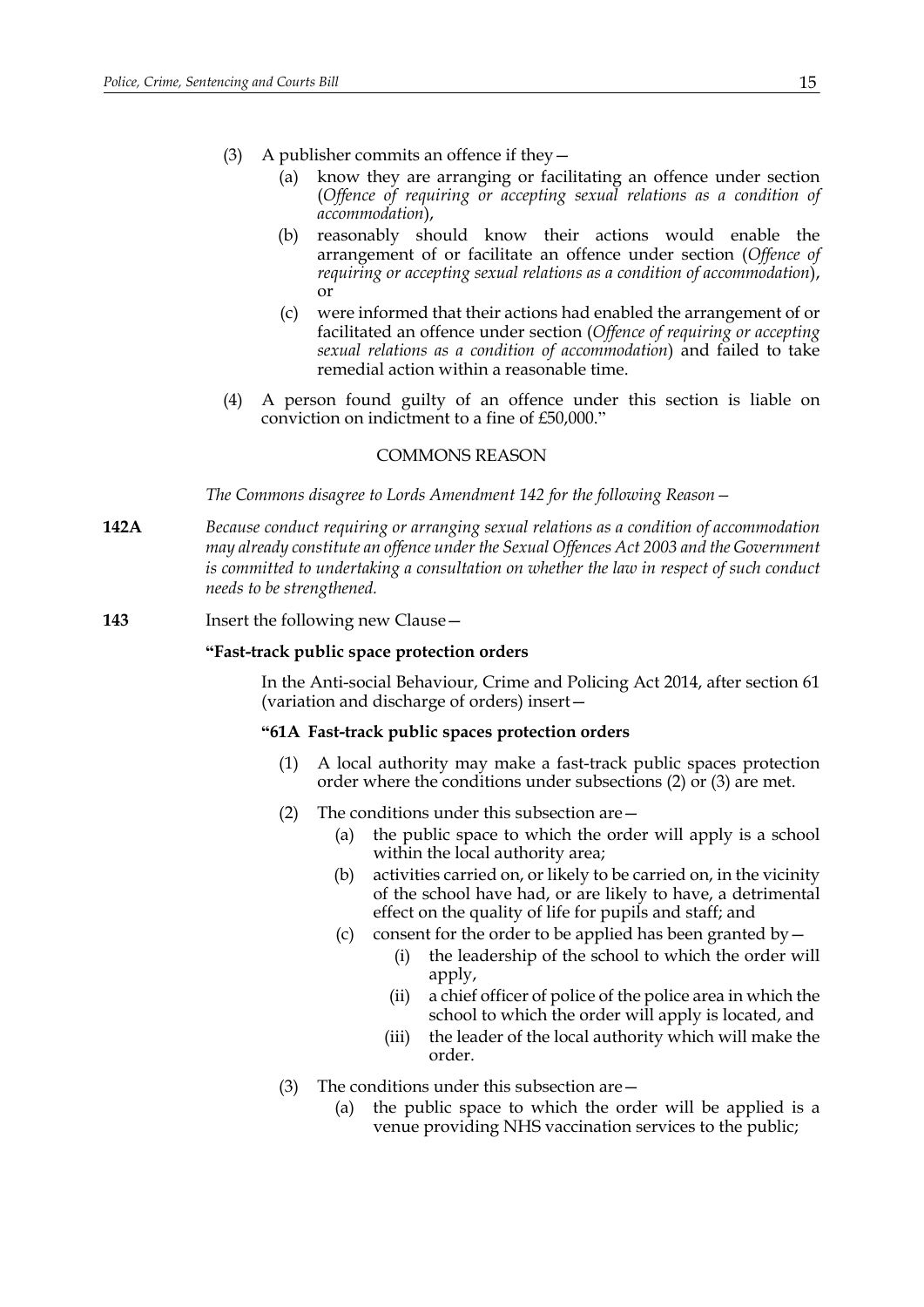- (b) activities have been carried on, or are likely to be carried on, in the vicinity of the venue with the intent of—
	- (i) harassing or intimidating members of the public using the service, or staff or volunteers providing the service, or
	- (ii) impeding members of the public from accessing the service, or staff or volunteers from providing the service; and
- (c) consent for the order to be applied has been granted by  $-$ 
	- (i) the NHS body with responsibility for provision of the service to which the order will apply,
	- (ii) a chief officer of police of the police area in which the venue to which the order will apply is located, and
	- (iii) the leader of the local authority which will make the order.
- (4) A public spaces protection order granted under this section may come into effect immediately on the fulfilment of the requirements in subsection (2) or (3).
- (5) Restrictions in section 72(3), that consultation must take place before an order is made, do not apply to public spaces protection orders made under this section.
- (6) The local authority must carry out the necessary consultation, as defined in section 72, following the making of an order under this section.
- (7) A fast-track public spaces protection order may not have effect for a period of more than 6 months unless extended under this section.
- (8) Before the time when a fast-track public spaces protection order is due to expire, the local authority that made the order may extend the period for which it has effect if satisfied on reasonable grounds that doing so is necessary to prevent—
	- (a) occurrence or recurrence after that time of the activities identified in the order, or
	- (b) an increase in the frequency or seriousness of those activities after that time.
- (9) A fast-track public spaces protection order under this section may not be extended for a period of more than 6 months.""

# COMMONS DISAGREEMENT AND AMENDMENTS IN LIEU

*The Commons disagree to Lords Amendment 143 but propose Amendments 143A, 143B and 143C as amendments in lieu—*

# **143A** Page 56, line 32, at end insert—

#### **"Expedited public spaces protection orders**

<span id="page-15-0"></span>(1) The Anti-social Behaviour, Crime and Policing Act 2014 is amended as follows.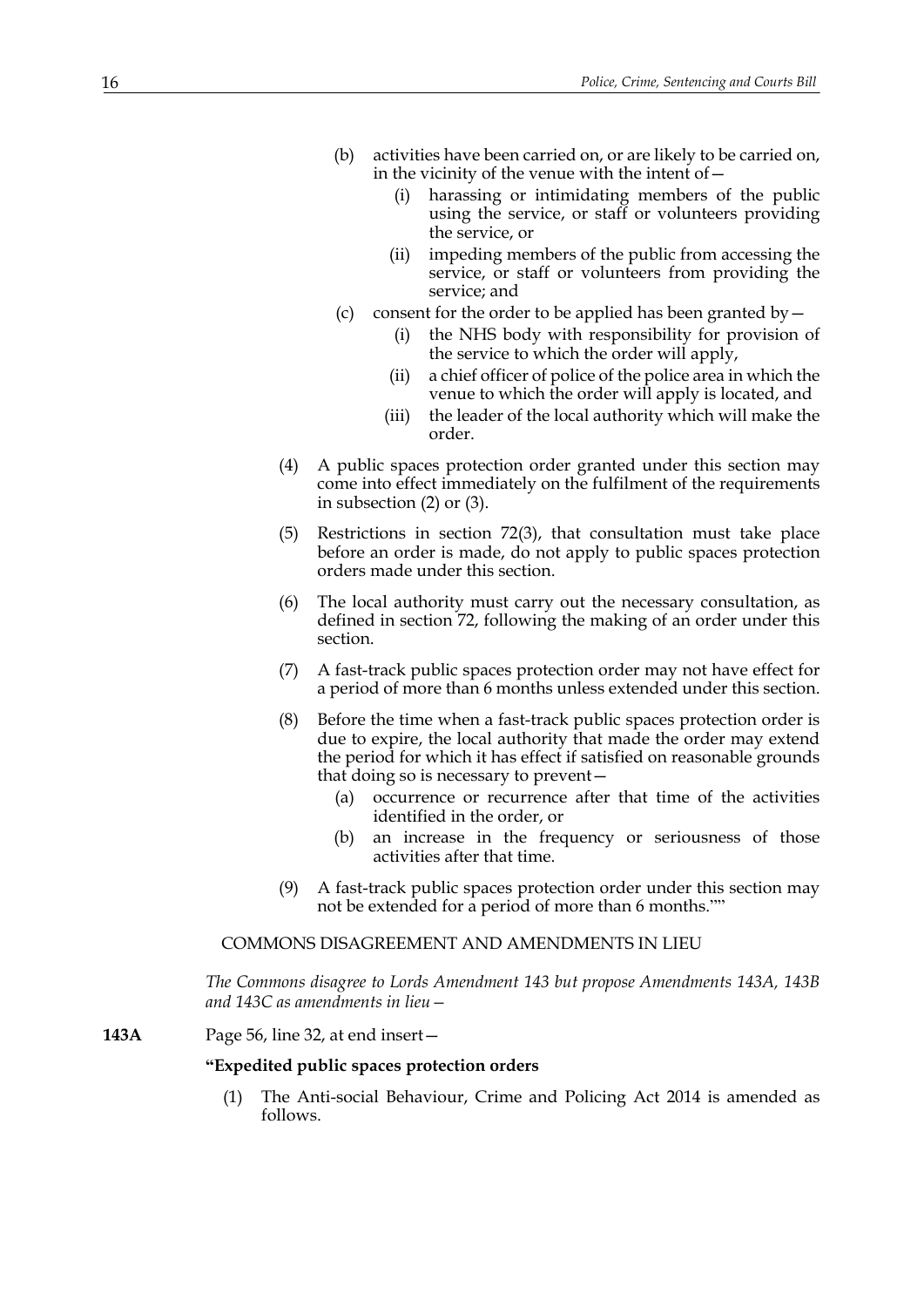<span id="page-16-1"></span>(2) After section 59 insert—

#### **"59A Power to make expedited public spaces protection orders**

- (1) A local authority may make an expedited public spaces protection order (an "expedited order") in relation to a public place within the local authority's area if satisfied on reasonable grounds that three conditions are met.
- <span id="page-16-4"></span><span id="page-16-3"></span><span id="page-16-2"></span>(2) The first condition is that the public place is in the vicinity of  $-$ 
	- (a) a school in the local authority's area, or
	- (b) a site in the local authority's area where, or from which
		- vaccines are provided to members of the public by, or pursuant to arrangements with, an NHS body, or (ii) test and trace services are provided.

The reference in paragraph (b)(i) to arrangements includes arrangements made by the NHS body in the exercise of functions of another person by virtue of any provision of the National Health Service Act 2006.

- <span id="page-16-0"></span>(3) The second condition is that activities carried on, or likely to be carried on, in the public place by one or more individuals in the course of a protest or demonstration have had, or are likely to have, the effect of—
	- (a) harassing or intimidating members of staff or volunteers at the school or site,
	- (b) harassing or intimidating persons using the services of the school or site,
	- (c) impeding the provision of services by staff or volunteers at the school or site, or
	- (d) impeding access by persons seeking to use the services of the school or site.
- (4) The third condition is that the effect or likely effect mentioned in subsection  $(3)$  –
	- (a) is, or is likely to be, of a persistent or continuing nature,
	- (b) is, or is likely to be, such as to make the activities unreasonable, and
	- (c) justifies the restrictions imposed by the order.
- <span id="page-16-7"></span><span id="page-16-6"></span><span id="page-16-5"></span>(5) An expedited order is an order that identifies the public place referred to in subsection [\(1\)](#page-16-1) ("the restricted area") and—
	- (a) prohibits specified things being done in the restricted area,
	- (b) requires specified things to be done by persons carrying on specified activities in that area, or
	- (c) does both of those things.
- (6) The only prohibitions or requirements that may be imposed are ones that are reasonable to impose in order—
	- (a) to prevent the harassment, intimidation or impediment referred to in subsection [\(3\)](#page-16-0) from continuing, occurring or recurring, or
	- (b) to reduce that harassment, intimidation or impediment or to reduce the risk of its continuance, occurrence or recurrence.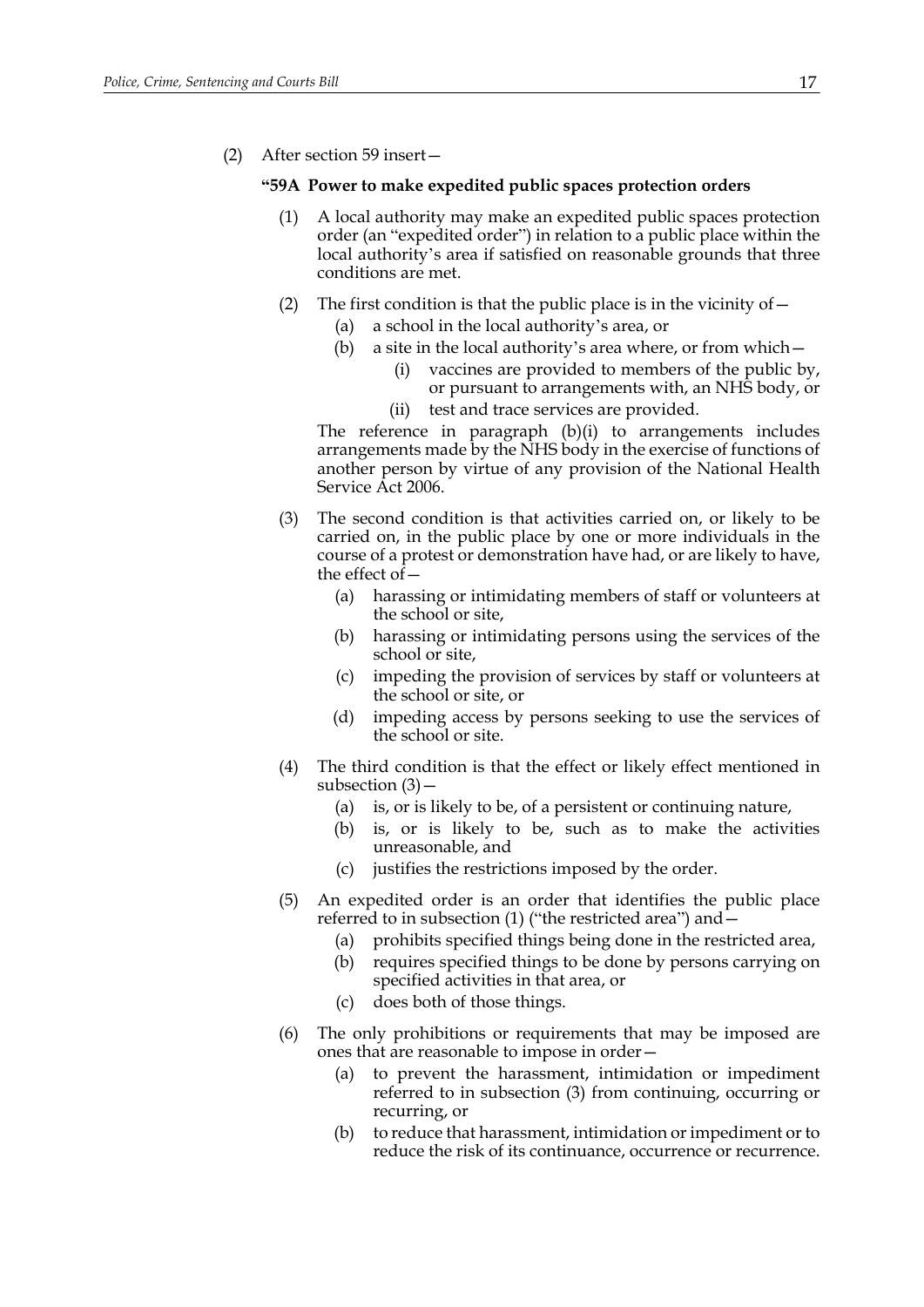- (7) A prohibition or requirement may be framed—
	- (a) so as to apply to all persons, or only to persons in specified categories, or to all persons except those in specified categories;
	- (b) so as to apply at all times, or only at specified times, or at all times except those specified;
	- (c) so as to apply in all circumstances, or only in specified circumstances, or in all circumstances except those specified.
- (8) An expedited order must—
	- (a) identify the activities referred to in subsection [\(3\);](#page-20-0)
	- (b) explain the effect of section 63 (where it applies) and section 67;
	- (c) specify the period for which the order has effect.
- <span id="page-17-1"></span>(9) An expedited order may not be made in relation to a public place if that place (or any part of it) is or has been the subject of an expedited order ("the earlier order"), unless the period specified in subsection [\(11\)](#page-17-0) has expired.
- (10) In subsection [\(9\)](#page-17-1) the second reference to "an expedited order" is to be read as including a reference to a public spaces protection order (made after the day on which this section comes into force) which neither prohibited nor required anything that could not have been prohibited or required by an expedited order.
- <span id="page-17-0"></span>(11) The period specified in this subsection is the period of a year beginning with the day on which the earlier order ceased to have effect.
- (12) An expedited order must be published in accordance with regulations made by the Secretary of State.
- (13) For the purposes of subsection [\(2\),](#page-16-2) a public place that is coextensive with, includes, or is wholly or partly within, a school or site is regarded as being "in the vicinity of" that school or site.
- (14) In this section references to a "school" are to be read as including a 16 to 19 Academy.
- (15) In this section "test and trace services" means—
	- (a) in relation to England, services of the programme known as NHS Test and Trace;
	- (b) in relation to Wales, services of the programme known as Test, Trace, Protect."
- <span id="page-17-2"></span>(3) After section 60 insert—

# **"60A Duration of expedited orders**

(1) An expedited order may not have effect for a period of more than 6 months.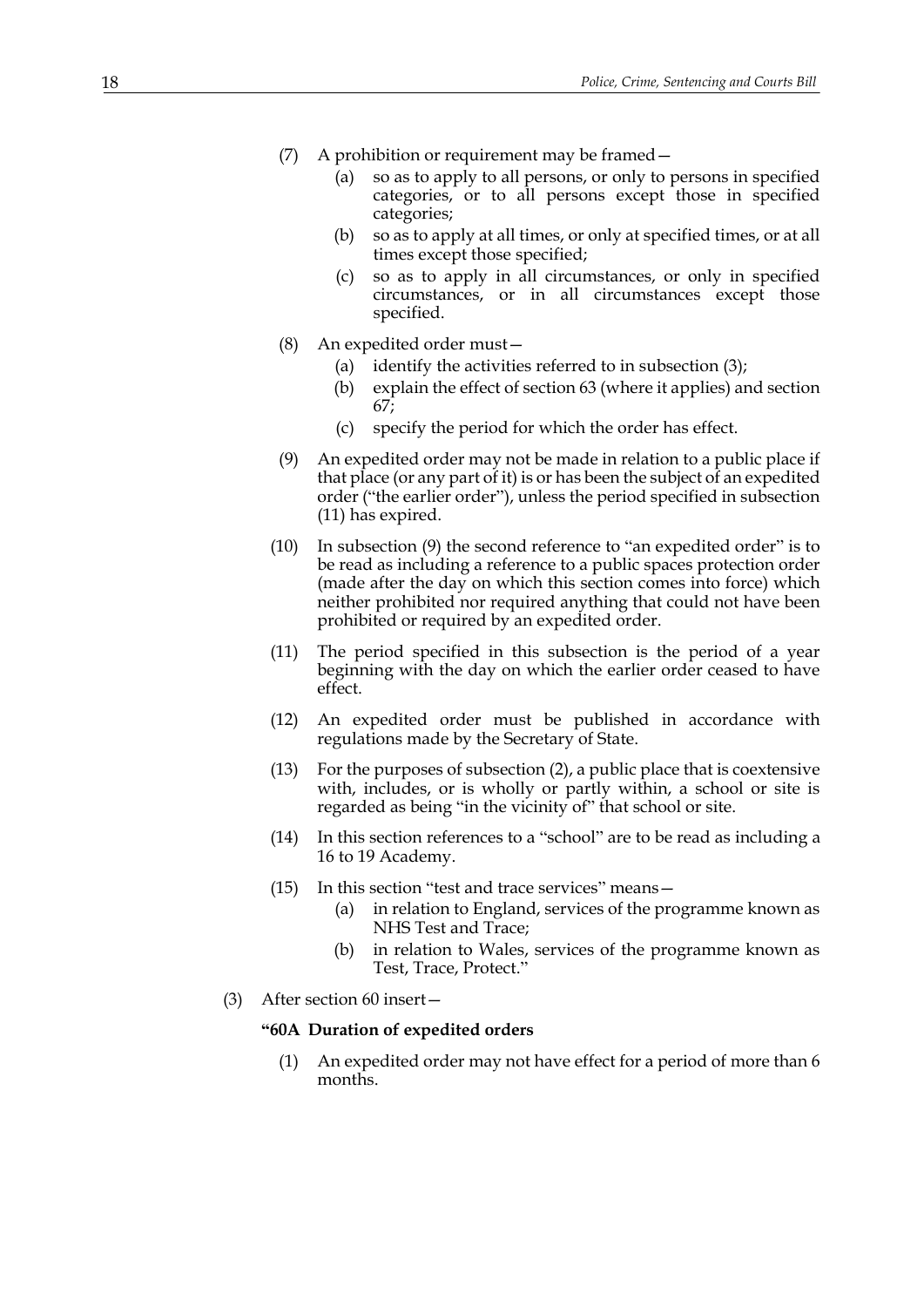- <span id="page-18-0"></span>(2) Subject to subsection [\(1\),](#page-17-2) the local authority that made an expedited order may, before the time when the order is due to expire, extend the period for which the order has effect if satisfied on reasonable grounds that doing so is necessary to prevent—
	- (a) occurrence or recurrence after that time of the activities identified in the order, or
	- (b) an increase in the frequency or seriousness of those activities after that time.
- (3) Where a local authority has made an expedited order, the authority may, at any time before the order is due to expire, reduce the period for which the order is to have effect if satisfied on reasonable grounds that the reduced period will be sufficient having regard to the degree of risk of an occurrence, recurrence or increase such as is mentioned in subsection [\(2\)\(a\)](#page-18-0) or (b).
- (4) An extension or reduction under this section of the period for which an order has effect must be published in accordance with regulations made by the Secretary of State.
- (5) An expedited order may be extended or reduced under this section more than once."
- <span id="page-18-1"></span>(4) After section 72 insert—

## **"72A Expedited orders: Convention rights and consents**

- (1) A local authority, in deciding  $-$ 
	- (a) whether to make an expedited order (under section 59A) and if so what it should include,
	- (b) whether to extend or reduce the period for which an expedited order has effect (under section 60A) and if so by how much,
	- (c) whether to vary an expedited order (under section 61) and if so how, or
	- (d) whether to discharge an expedited order (under section 61),

must have particular regard to the rights of freedom of expression and freedom of assembly set out in articles 10 and 11 of the Convention.

- (2) In subsection (1) "Convention" has the meaning given by section 21(1) of the Human Rights Act 1998.
- (3) A local authority must obtain the necessary consents before—
	- (a) making an expedited order,
	- (b) extending or reducing the period for which an expedited order has effect, or
	- (c) varying or discharging an expedited order.
- (4) If the order referred to in subsection (3) was made, or is proposed to be made, in reliance on section  $59A(2)(a)$  $59A(2)(a)$ , "the necessary consents" means the consent of—
	- (a) the chief officer of police for the police area that includes the restricted area, and
	- (b) a person authorised (whether in specific or general terms) by the appropriate authority for the school or 16 to 19 Academy.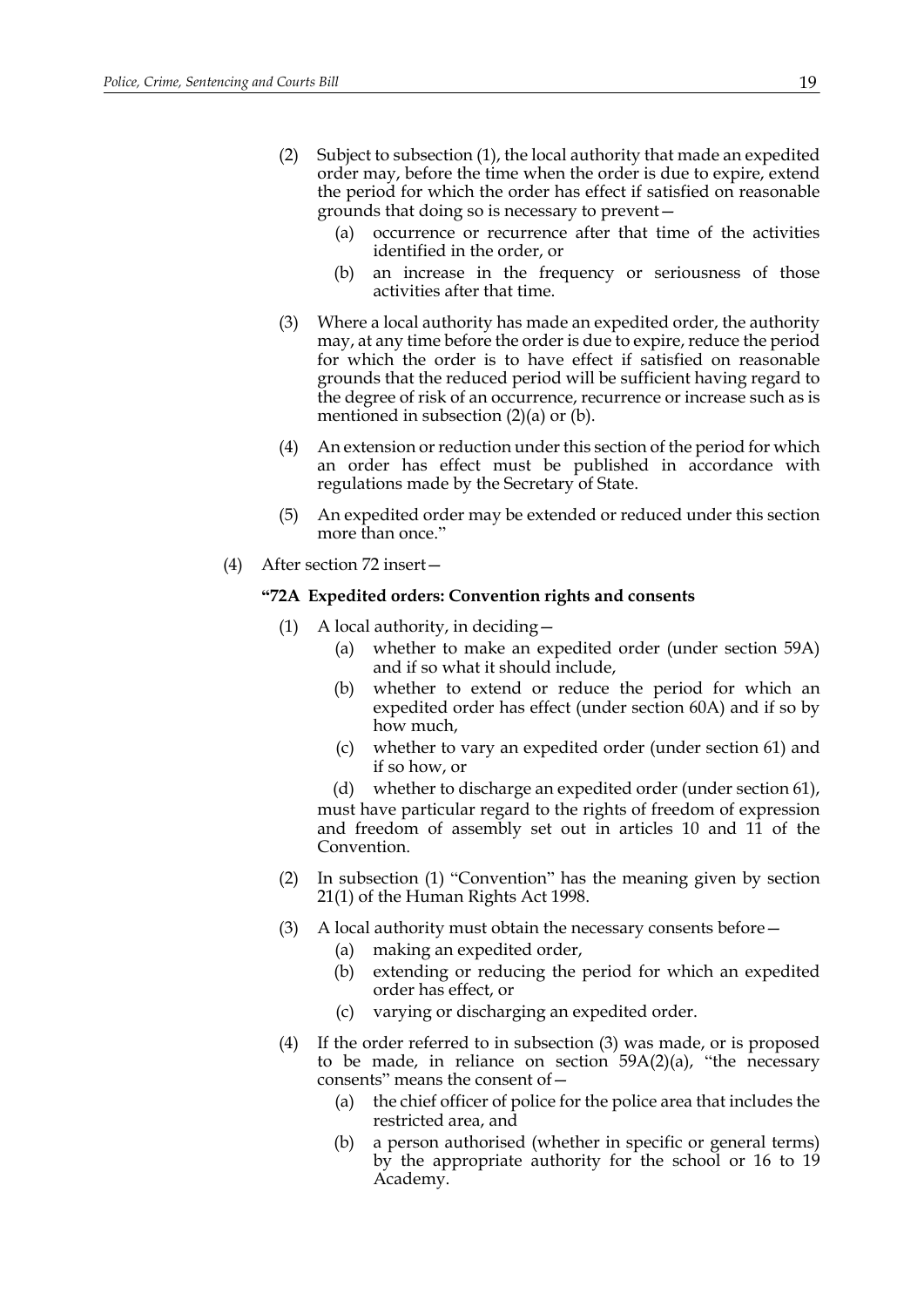- (5) If the order referred to in subsection (3) was made, or is proposed to be made, in reliance on section  $59A(2)(b)$ , "the necessary consents" means the consent of—
	- (a) the chief officer of police for the police area that includes the restricted area, and
	- (b) a person authorised by the appropriate NHS authority.
- (6) In this section—

"appropriate authority" means—

- (a) in relation to a school maintained by a local authority, the governing body;
- (b) in relation to any other school or a 16 to 19 Academy, the proprietor;

"appropriate NHS authority" means—

- (a) if the order was made, or is proposed to be made, in reliance on sub-paragraph  $(i)$  of section 59A[\(2\)\(b\),](#page-16-4) the NHS body mentioned in that sub-paragraph;
- (b) if the order was made, or is proposed to be made, in reliance on sub-paragraph (ii) of section  $59A(2)(b)$  $59A(2)(b)$ and the site is in England, the UK Health Security Agency;
- (c) if the order was made, or is proposed to be made, in reliance on that sub-paragraph and the site is in Wales, the Local Health Board for the area in which the site is located.
- (7) In this section "proprietor", in relation to a school or a 16 to 19 Academy, has the meaning given in section 579(1) of the Education Act 1996.

# **72B Consultation and notifications after making expedited order**

- (1) A local authority must carry out the necessary consultation as soon as reasonably practicable after making an expedited order.
- (2) In subsection (1) "necessary consultation" means consulting with the following about the terms and effects of the order—
	- (a) the chief officer of police, and the local policing body, for the police area that includes the restricted area;
	- (b) whatever community representatives the local authority thinks it appropriate to consult;
	- (c) the owner or occupier of land within the restricted area.
- <span id="page-19-0"></span>(3) A local authority must carry out the necessary notification (if any) as soon as reasonably practicable after—
	- (a) making an expedited order,
	- (b) extending or reducing the period for which an expedited order has effect, or
	- (c) varying or discharging an expedited order.
- (4) In subsection [\(3\)](#page-19-0) "necessary notification" means notifying the following of the extension, reduction, variation or discharge—
	- (a) the parish council or community council (if any) for the area that includes the restricted area;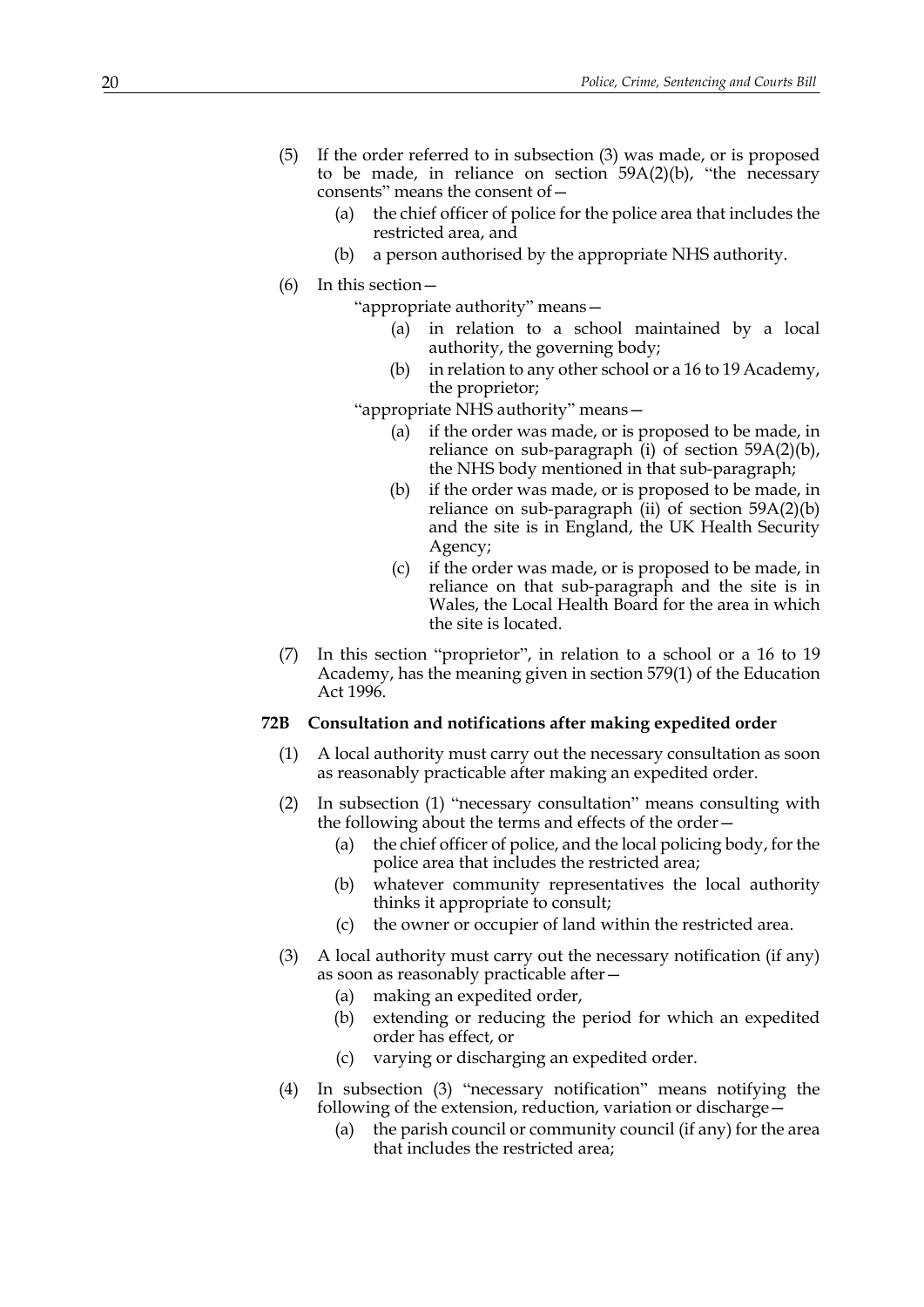- (b) in the case of an expedited order made by a district council in England, the county council (if any) for the area that includes the restricted area;
- (c) the owner or occupier of land within the restricted area.
- (5) The requirement to notify the owner or occupier of land within the restricted area—
	- (a) does not apply to land that is owned or occupied by the local authority;
	- (b) applies only if, and to the extent that, it is reasonably practicable to notify the owner or occupier of the land."
- (5) Schedule (*Expedited public spaces protection orders*) contains amendments relating to subsections  $(1)$  to  $(4)$ ."

**143B** Page 220, line 15, at end insert the following new Schedule—

#### "SCHEDULE

#### EXPEDITED PUBLIC SPACES PROTECTION ORDERS

- 1 The Anti-social Behaviour, Crime and Policing Act 2014 is amended as follows.
- 2 In the heading of Chapter 2 of Part 4, at the end insert "and expedited orders".
- <span id="page-20-0"></span>3 In the italic heading before section 59, at the end insert "and expedited orders".
- 4 In the heading of section 59 (power to make orders), before "orders" insert "public spaces protection".
- 5 In the heading of section 60 (duration of orders), after "of" insert "public spaces protection".
- 6 (1) Section 61 (variation and discharge of orders) is amended as follows.
	- (2) In subsection (1), in the words before paragraph (a), after "protection order" insert "or expedited order".
	- (3) In subsection (2), for "make a variation under subsection (1)(a)" substitute "under subsection (1)(a) make a variation to a public spaces protection order".
	- (4) After subsection (2) insert—
		- "(2A) A local authority may under subsection  $(1)(a)$  make a variation to an expedited order that results in the order applying to an area to which it did not previously apply only if the conditions in section 59A(2) to (4) are met as regards that area."
	- (5) In subsection (3), after "59(5)" insert "or  $59A(6)$  (as the case may be)".
	- (6) In subsection (4), after "order" insert "or expedited order".
- 7 (1) Section 62 (premises etc to which alcohol prohibition does not apply) is amended as follows.
	- (2) In subsection (1), in the words before paragraph (a), after "order" insert "or expedited order".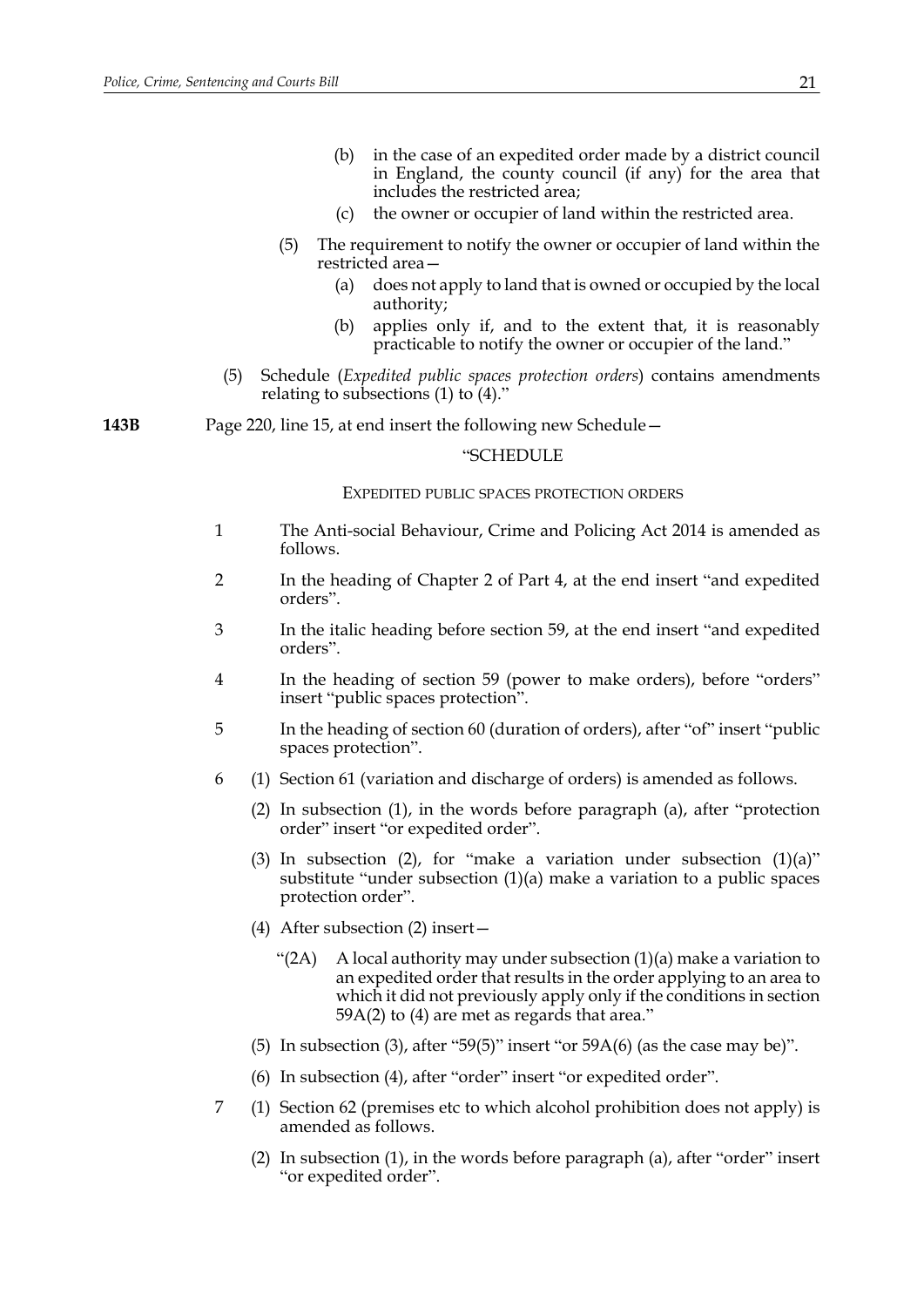- (3) In subsection (2), in the words before paragraph (a), after "order" insert "or an expedited order".
- 8 In section 63 (consumption of alcohol in breach of prohibition order), in subsection (1)—
	- (a) in paragraph (a), after "order" insert "or an expedited order";
	- (b) in the words after paragraph (b) omit "public spaces protection".
- 9 (1) Section 64 (orders restricting public right of way over highway) is amended as follows.
	- (2) In subsection (1), in the words before paragraph (a), after "order" insert "or expedited order".
	- (3) After subsection (1) insert—
		- "(1A) Before making a public spaces protection order that restricts the public right of way over a highway, a local authority must take the prior consultation steps (see subsection (2)).
		- (1B) A local authority may not make an expedited order that restricts the public right of way over a highway unless it—
			- (a) takes the prior consultation steps before making the order, or
			- (b) takes the subsequent consultation steps (see subsection (2A)) as soon as reasonably practicable after making the order."
	- (4) In subsection (2), for the words from "Before" to "must" substitute "To take the "prior consultation steps" in relation to an order means to".
	- (5) After subsection (2) insert—
		- "(2A) To take the "subsequent consultation steps" in relation to an expedited order means to—
			- (a) notify potentially affected persons of the order,
			- (b) invite those persons to make representations within a specified period about the terms and effects of the order,
			- (c) inform those persons how they can see a copy of the order, and
			- (d) consider any representations made.

The definition of "potentially affected persons" in subsection (2) applies to this subsection as if the reference there to "the proposed order" were to "the order"."

- (6) After subsection (3) insert—
	- "(3B) Where a local authority proposes to make an expedited order restricting the public right of way over a highway that is also within the area of another local authority it must, if it thinks appropriate to do so, consult that other authority before, or as soon as reasonably practicable after, making the order."
- (7) In subsections (4), (5), (6), (7) and (8), after "order" insert "or expedited order".
- 10 In section 65 (categories of highway over which public right of way may not be restricted), in subsection (1), in the words before paragraph (a), after "order" insert "or an expedited order".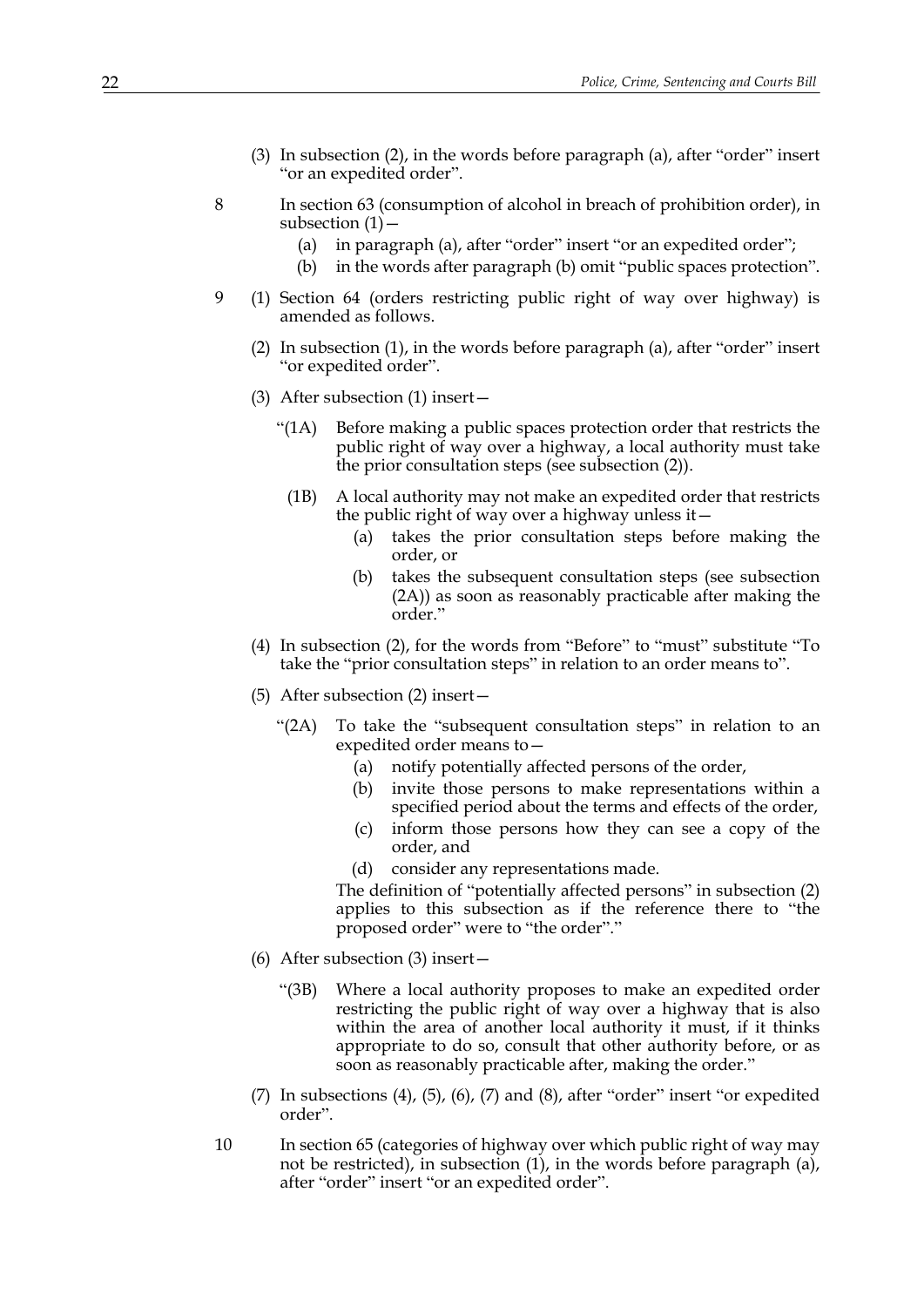- 11 (1) Section 66 (challenging validity of orders) is amended as follows.
	- (2) In subsections (1) and (6), after "public spaces protection order", in each place it occurs, insert "or an expedited order".
	- (3) In subsection (7), in the words before paragraph (a)  $-$ 
		- (a) after "order", in the first place it occurs, insert "or an expedited order";
		- (b) for "a public spaces protection", in the second place it occurs, substitute "such an".
- 12 (1) Section 67 (offence of failing to comply with order) is amended as follows.
	- (2) In subsections (1) and (4), after "order", in each place it occurs, insert "or an expedited order".
	- (3) In subsection (3), after "order" insert "or expedited order".
- 13 (1) Section 68 (fixed penalty notices) is amended as follows.
	- (2) In subsection (1), at the end insert "or an expedited order".
	- (3) In subsection (3), at the end insert "or expedited order".
- 14 In section 70 (byelaws), after "protection order" insert "or an expedited order".
- 15 (1) Section 71 (bodies other than local authorities with statutory functions in relation to land) is amended as follows.
	- (2) In subsections (3) to (5), after "public spaces protection order", in each place it occurs, insert "or an expedited order".
	- (3) In subsection  $(6)$ 
		- (a) in paragraph (a), after "order" insert "or expedited order";
		- (b) in paragraph  $(b)(i)$ , after "order" insert ", or an expedited order,".
- 16 In the heading of section 72 (Convention rights, consultation, publicity and notification), at the beginning insert "Public spaces protection orders:"
- 17 (1) Section 74 (interpretation of Chapter 2 of Part 4) is amended as follows.
	- (2) In subsection  $(1)$ 
		- (a) at the appropriate places insert—
			- ""16 to 19 Academy" has the meaning given by section 1B of the Academies Act 2010;";
			- ""expedited order" has the meaning given by section  $59A(1)$ ;";
			- ""Local Health Board" means a Local Health Board established under section 11 of the National Health Service (Wales) Act 2006;";
			- ""NHS body" has the meaning given in section 275 of the National Health Service Act 2006;";
			- ""school" has the meaning given by section 4 of the Education Act 1996.";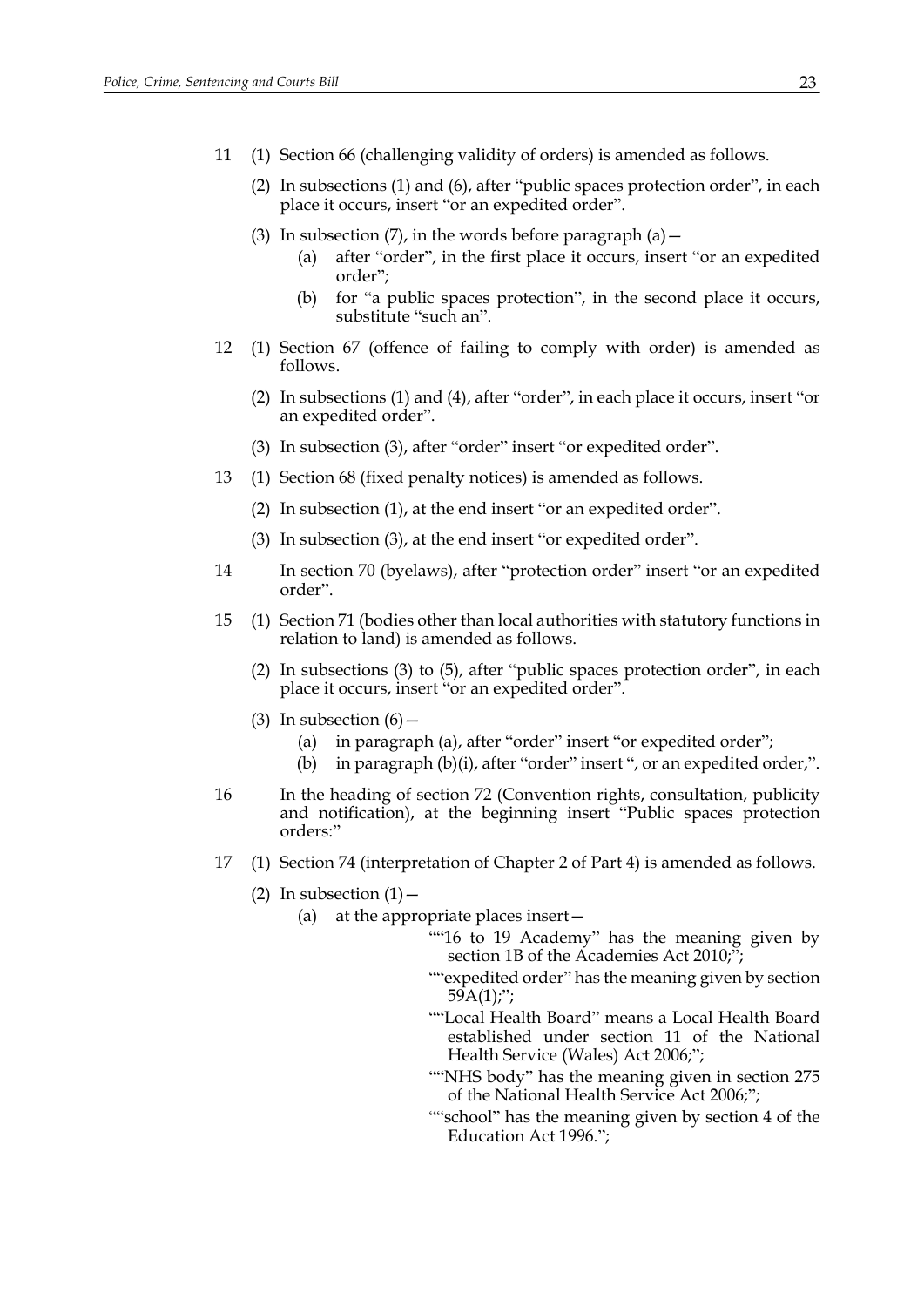<span id="page-23-1"></span><span id="page-23-0"></span>

|      |                                                                        | for the definition of "restricted area" substitute –<br>(b)                                                                                                                                                                                                                                                                                                                                                                                                                                                                                                                                                                                                 |  |
|------|------------------------------------------------------------------------|-------------------------------------------------------------------------------------------------------------------------------------------------------------------------------------------------------------------------------------------------------------------------------------------------------------------------------------------------------------------------------------------------------------------------------------------------------------------------------------------------------------------------------------------------------------------------------------------------------------------------------------------------------------|--|
|      |                                                                        | ""restricted area"-                                                                                                                                                                                                                                                                                                                                                                                                                                                                                                                                                                                                                                         |  |
|      |                                                                        | in relation to a public spaces protection<br>(a)<br>order, has the meaning given by section<br>59(4);                                                                                                                                                                                                                                                                                                                                                                                                                                                                                                                                                       |  |
|      |                                                                        | in relation to an expedited order, has the<br>(b)<br>meaning given by section 59A(5)."                                                                                                                                                                                                                                                                                                                                                                                                                                                                                                                                                                      |  |
|      |                                                                        | (3) After subsection (2) insert $-$                                                                                                                                                                                                                                                                                                                                                                                                                                                                                                                                                                                                                         |  |
|      |                                                                        | For the purposes of this Chapter, an expedited order "regulates"<br>"(3)<br>an activity if the activity is $-$<br>prohibited by virtue of section $59A(5)(a)$ , or<br>(a)<br>subjected to requirements by virtue of section 59A(5)(b),<br>(b)                                                                                                                                                                                                                                                                                                                                                                                                               |  |
|      |                                                                        | whether or not for all persons and at all times.""                                                                                                                                                                                                                                                                                                                                                                                                                                                                                                                                                                                                          |  |
|      |                                                                        |                                                                                                                                                                                                                                                                                                                                                                                                                                                                                                                                                                                                                                                             |  |
| 143C |                                                                        | Page 195, line 27, at end insert -<br>"(ka)<br>section (Expedited public spaces protection orders) for the purposes of<br>making regulations;"                                                                                                                                                                                                                                                                                                                                                                                                                                                                                                              |  |
|      |                                                                        | Clause 176                                                                                                                                                                                                                                                                                                                                                                                                                                                                                                                                                                                                                                                  |  |
|      |                                                                        | <b>LORDS AMENDMENT 146</b>                                                                                                                                                                                                                                                                                                                                                                                                                                                                                                                                                                                                                                  |  |
| 146  | Page 195, line 13, after "33" insert ", (Repeal of Vagrancy Act 1824)" |                                                                                                                                                                                                                                                                                                                                                                                                                                                                                                                                                                                                                                                             |  |
|      |                                                                        | COMMONS DISAGREEMENT AND AMENDMENTS IN LIEU                                                                                                                                                                                                                                                                                                                                                                                                                                                                                                                                                                                                                 |  |
|      |                                                                        | The Commons disagree to Lords Amendment 146 but propose Amendments 146A and<br>146B as amendments in lieu –                                                                                                                                                                                                                                                                                                                                                                                                                                                                                                                                                 |  |
| 146A | Page 56, line 32, at end insert the following new Clause -             |                                                                                                                                                                                                                                                                                                                                                                                                                                                                                                                                                                                                                                                             |  |
|      |                                                                        | "Repeal of the Vagrancy Act 1824 etc                                                                                                                                                                                                                                                                                                                                                                                                                                                                                                                                                                                                                        |  |
|      | (1)                                                                    | The Vagrancy Act 1824 is repealed.                                                                                                                                                                                                                                                                                                                                                                                                                                                                                                                                                                                                                          |  |
|      | (2)                                                                    | Subsections $(3)$ to $(7)$ contain amendments and repeals in consequence of<br>subsection (1).                                                                                                                                                                                                                                                                                                                                                                                                                                                                                                                                                              |  |
|      | (3)                                                                    | The following are repealed –<br>the Vagrancy Act 1935;<br>(a)<br>section $2(3)(c)$ of the House to House Collections Act 1939 (licences);<br>(b)<br>section 20 of the Criminal Justice Act 1967 (power of magistrates'<br>(c)<br>court to commit on bail for sentence);<br>in the Criminal Justice Act 1982-<br>(d)<br>section 70 and the italic heading immediately before that<br>(i)<br>section (vagrancy offences), and<br>paragraph 1 of Schedule 14 and the italic heading<br>(ii)<br>before<br>immediately<br>that<br>paragraph<br>(minor<br>and<br>consequential amendments);<br>section 43(5) of the Mental Health Act 1983 (power of magistrates' |  |
|      |                                                                        | (e)<br>courts to commit for restriction order);                                                                                                                                                                                                                                                                                                                                                                                                                                                                                                                                                                                                             |  |
|      |                                                                        | section 26(5) of the Criminal Justice Act 1991 (alteration of certain<br>(f)<br>penalties);                                                                                                                                                                                                                                                                                                                                                                                                                                                                                                                                                                 |  |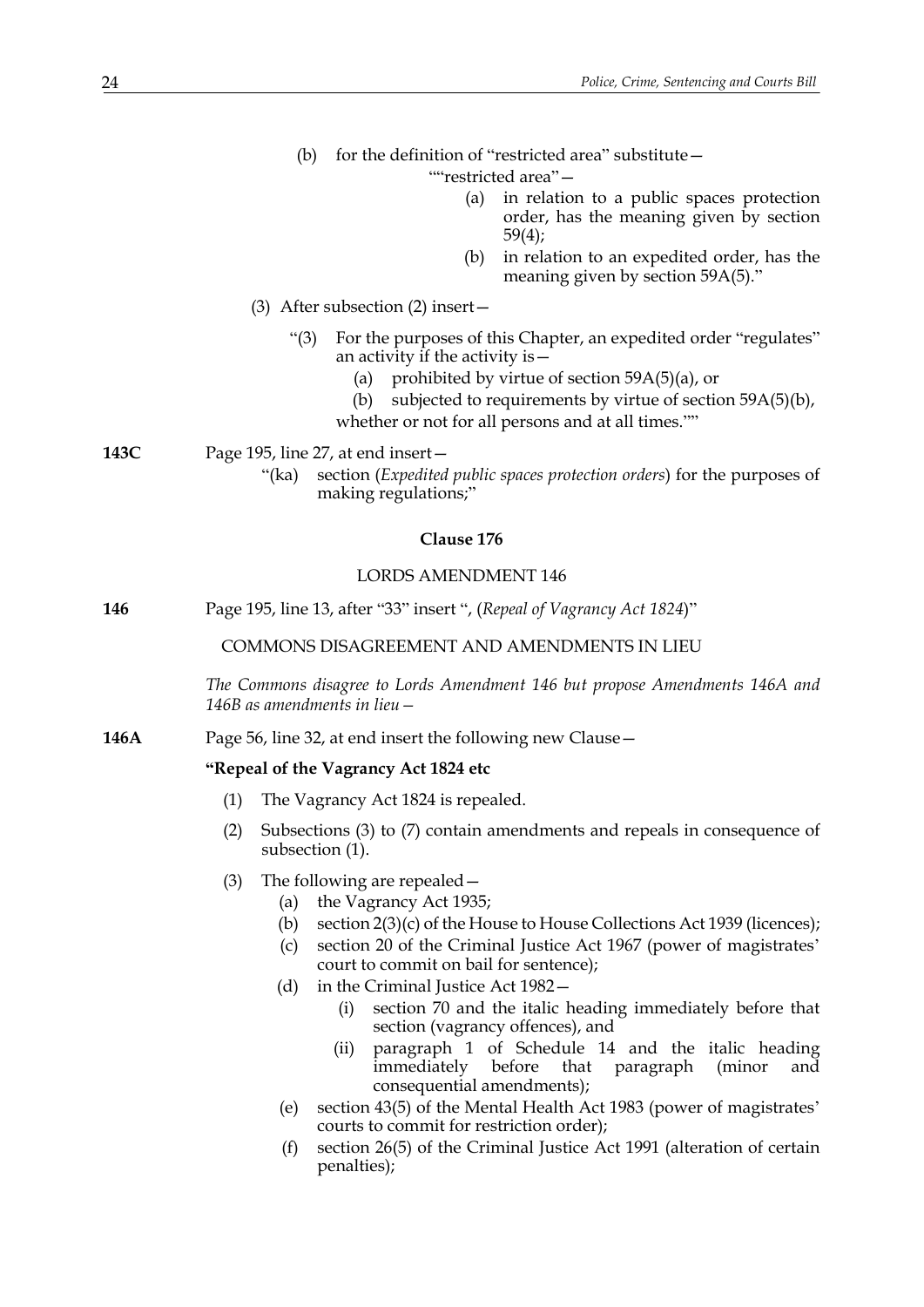- (g) in the Criminal Justice Act 2003—
	- (i) paragraphs 1 and 2 of Schedule 25 and the italic heading immediately before those paragraphs (summary offences no longer punishable with imprisonment), and
	- (ii) paragraphs 145 and 146 of Schedule 32 and the italic heading immediately before those paragraphs (amendments relating to sentencing);
- (h) paragraph 18 of Schedule 8 to the Serious Organised Crime and Police Act 2005 (powers of accredited persons).
- (4) In section 81 of the Public Health Acts Amendment Act 1907 (extending definition of public place and street for certain purposes), omit the words from "shall", in the first place it occurs, to "public place, and".
- (5) In section 48(2) of the Forestry Act 1967 (powers of entry and enforcement), omit "or against the Vagrancy Act 1824".
- (6) In the Police Reform Act 2002—
	- (a) in Schedule 3C (powers of community support officers and community support volunteers)—
		- (i) omit paragraph 3(3)(b),
		- (ii) omit paragraph 7(3),
		- (iii) in paragraph  $7(4)$ , omit "or  $(3)$ ", and
		- (iv) in paragraph  $7(7)(a)$ , omit "or  $(3)$ ", and
	- (b) in Schedule 5 (powers exercisable by accredited persons), omit paragraph 2(3)(aa).
- <span id="page-24-0"></span>(7) In the Sentencing Code—
	- (a) in section 20(1) (committal in certain cases where offender committed in respect of another offence)—
		- (i) at the end of paragraph (e), insert "or", and
		- (ii) omit paragraph (g) (and the "or" immediately before it), and
	- (b) omit section 24(1)(f) (further powers to commit offender to the Crown Court to be dealt with).
- (8) The amendments and repeals made by this section do not apply in relation to an offence committed before this section comes into force.'
- **146B** Page 194, line 22, after "61" insert ", (*Repeal of the Vagrancy Act 1824 etc*)"